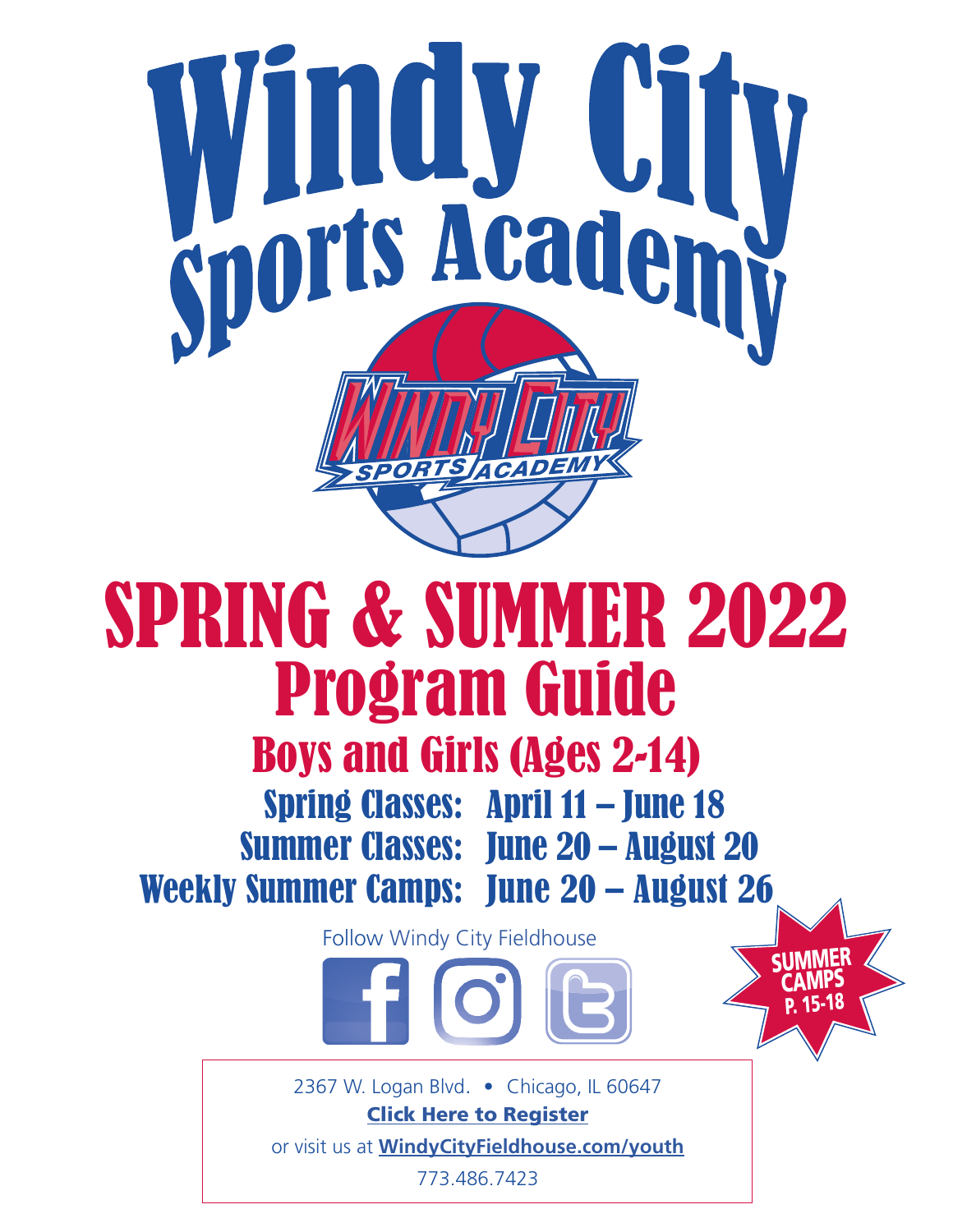

## **Multi-Sports Academy (AGES 2-12)**

PARENT TOT SPORTS Parents are an integral part of helping their tots develop basic sports movement and motor skills. Motor skills activities focus on hand/eye and hand/foot coordination. Sports equipment and instruction are provided to help guide your child through an introduction to organized sports and improved motor skills. Boys and Girls (Ages 2-4).

| <b>Spring Classes: April 11 - June 18</b> |  |                                            |         |               |  |  |  |
|-------------------------------------------|--|--------------------------------------------|---------|---------------|--|--|--|
| Section 1: Saturday                       |  | 9:55 - 10:40 AM                            | $$225*$ | No Class 5/28 |  |  |  |
|                                           |  |                                            |         |               |  |  |  |
|                                           |  | <b>Summer Classes: June 20 - August 20</b> |         |               |  |  |  |
| Section 1: Saturday                       |  | 9:55 - 10:40 AM                            | $$225*$ |               |  |  |  |
|                                           |  |                                            |         |               |  |  |  |

**TINY TOTS SPORTS** Children are introduced to the fundamentals of sports such as soccer, t-ball, basketball, tennis and other sports and group games. The goal is to provide the opportunity for each child to develop motor skills and nurture his/her growth socially and emotionally through teamwork and good sportsmanship. Boys and Girls (Ages 3-5).

#### Spring Classes: April 11 - June 18

| Section 1:<br>Section 2:<br>Section 3:<br>Section 4: | Monday<br>Tuesday<br>Thursday<br>Friday | $3:40 - 4:25$ PM<br>$4:30 - 5:15$ PM<br>$4:40 - 5:25$ PM<br>$10:30 - 11:15$ AM | $$225*$<br>\$250<br>\$250<br>\$250 | No Class 5/30 |
|------------------------------------------------------|-----------------------------------------|--------------------------------------------------------------------------------|------------------------------------|---------------|
| Section 5:                                           | Saturday                                | $9:00 - 9:45$ AM                                                               | $$225*$                            | No Class 5/28 |
| Section 6:                                           | Saturday                                | 10:50 - 11:35 AM                                                               | $$225*$                            | No Class 5/28 |
|                                                      |                                         | <b>Summer Classes: June 20 - August 20</b>                                     |                                    |               |
|                                                      |                                         |                                                                                |                                    |               |
| Section 1:                                           | Monday                                  | $3:40 - 4:25$ PM                                                               | $$205**$                           | No Class 7/4  |
| Section 2:                                           | Tuesday                                 | $4:30 - 5:15$ PM                                                               | $$225*$                            |               |
| Section 3:                                           | Thursday                                | $4:40 - 5:25$ PM                                                               | $$225*$                            |               |
| Section 4:                                           | Saturday                                | $9:00 - 9:45$ AM                                                               | $$225*$                            |               |

[Weekly SUMMER CAMPS offered all summer long!](#page-14-0) See pages 15 - 18 or visit Windy.CityFieldhouse.com/summer

#### **[For updated class availability,](https://www.windycityfieldhouse.com/fieldhouse-programs/youth-programs/classes/multi-sports-academy/) CLICK HERE**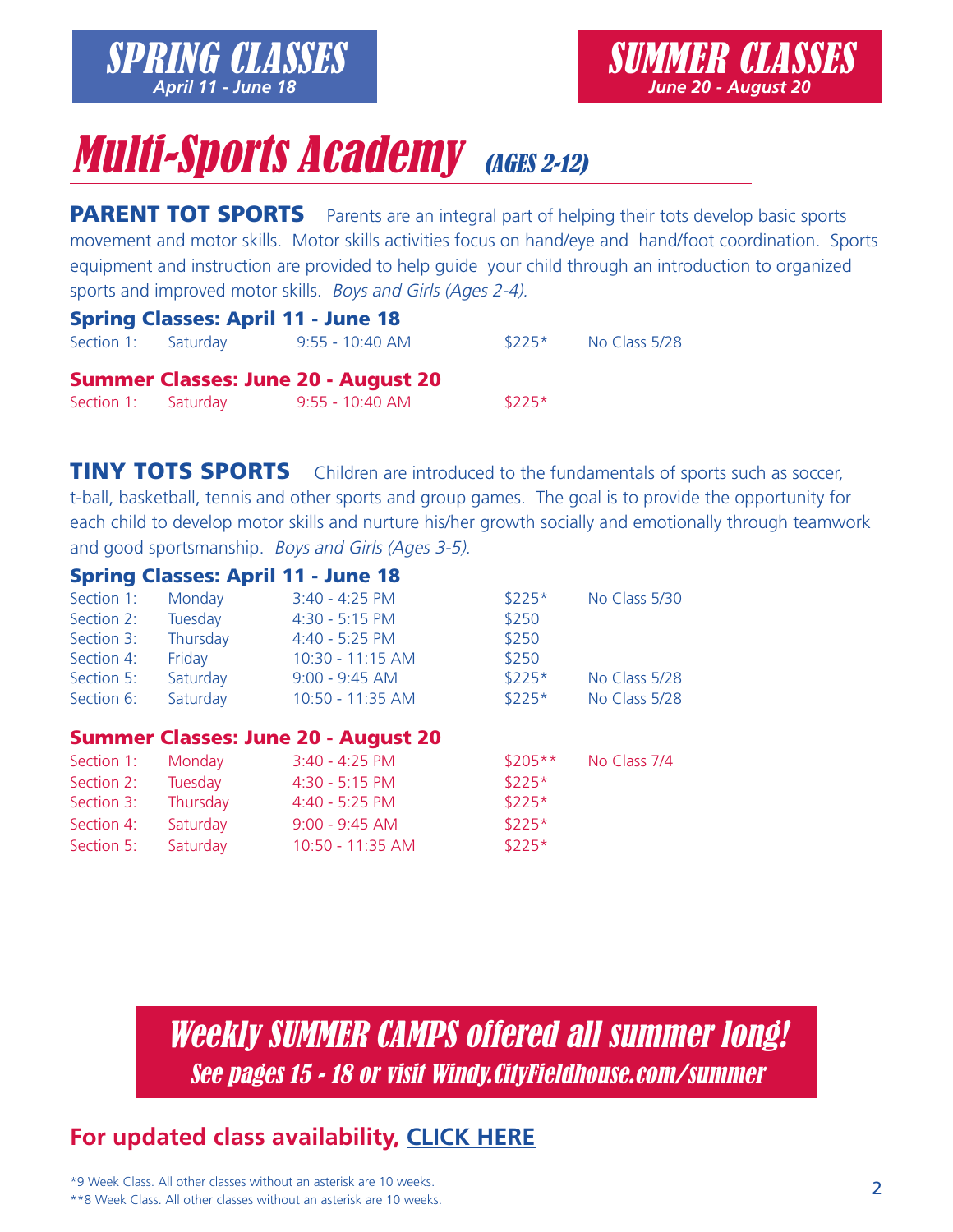## **Multi-Sports Academy (continued)**

ALL SPORTS This class features a new sport each week. Some of the sports taught and played include soccer, kickball, baseball, tennis and basketball. Children have the opportunity to acquire new skills and develop confidence in games they have played in previous classes. *Boys and Girls (Ages 5-9).*

#### Spring Classes: April 11 - June 18

| $4:25 - 5:25$ PM<br>$5:30 - 6:30$ PM       | $$225*$<br>\$250 | No Class 5/30 |
|--------------------------------------------|------------------|---------------|
| 11:40 AM - 12:40 PM                        | $$225*$          | No Class 5/28 |
| <b>Summer Classes: June 20 - August 20</b> |                  |               |
| $4:25 - 5:25$ PM                           | $$205**$         | No Class 7/4  |
| $4:25 - 5:25$ PM                           | $$225*$          |               |
| $5:30 - 6:30$ PM                           | $$225*$          |               |
| 11:40 AM - 12:40 PM                        | $$225*$          |               |
|                                            |                  |               |

**GIRLS MULTI-SPORT CLINIC** This multi-sport program will allow participants to try new skills and achieve goals in an environment tailored for girls. Participants will be taught fundamentals as well as basic skill development in a variety of sports. Games will encourage team play and interaction in a safe and active setting encouraging physical fitness and teamwork. Sports featured: Basketball, Softball, Volleyball and Soccer. *Girls (Ages 7-10)*.

| <b>Spring Classes: April 11 - June 18</b> |  |                                            |         |               |  |  |
|-------------------------------------------|--|--------------------------------------------|---------|---------------|--|--|
|                                           |  | Section 1: Saturday 11:40 AM - 12:40 PM    | $$225*$ | No Class 5/28 |  |  |
|                                           |  | <b>Summer Classes: June 20 - August 20</b> |         |               |  |  |
| Section 1: Tuesday                        |  | $5:30 - 6:30$ PM                           | $$225*$ |               |  |  |

**NERF ELITE BATTLE** Each week different Nerf Elite battle games will be played, including an all-out battle! Come experience this classic basement game in an arena style team environment. All guns, ammo and eye protection will be provided. Participants may bring their own gun or eye wear if desired. There will be a different theme every week. *Boys and Girls (Ages 8-12).*

|  | <b>Spring Classes: April 11 - June 18</b>     |       |
|--|-----------------------------------------------|-------|
|  | Section 1: Wednesday $4:25 - 5:25 \text{ PM}$ | \$250 |
|  |                                               |       |

Summer Classes: June 20 - August 20 Section 1: Wednesday 4:25 - 5:25 PM \$225\*

#### **[For updated class availability,](https://www.windycityfieldhouse.com/fieldhouse-programs/youth-programs/classes/multi-sports-academy/) CLICK HERE**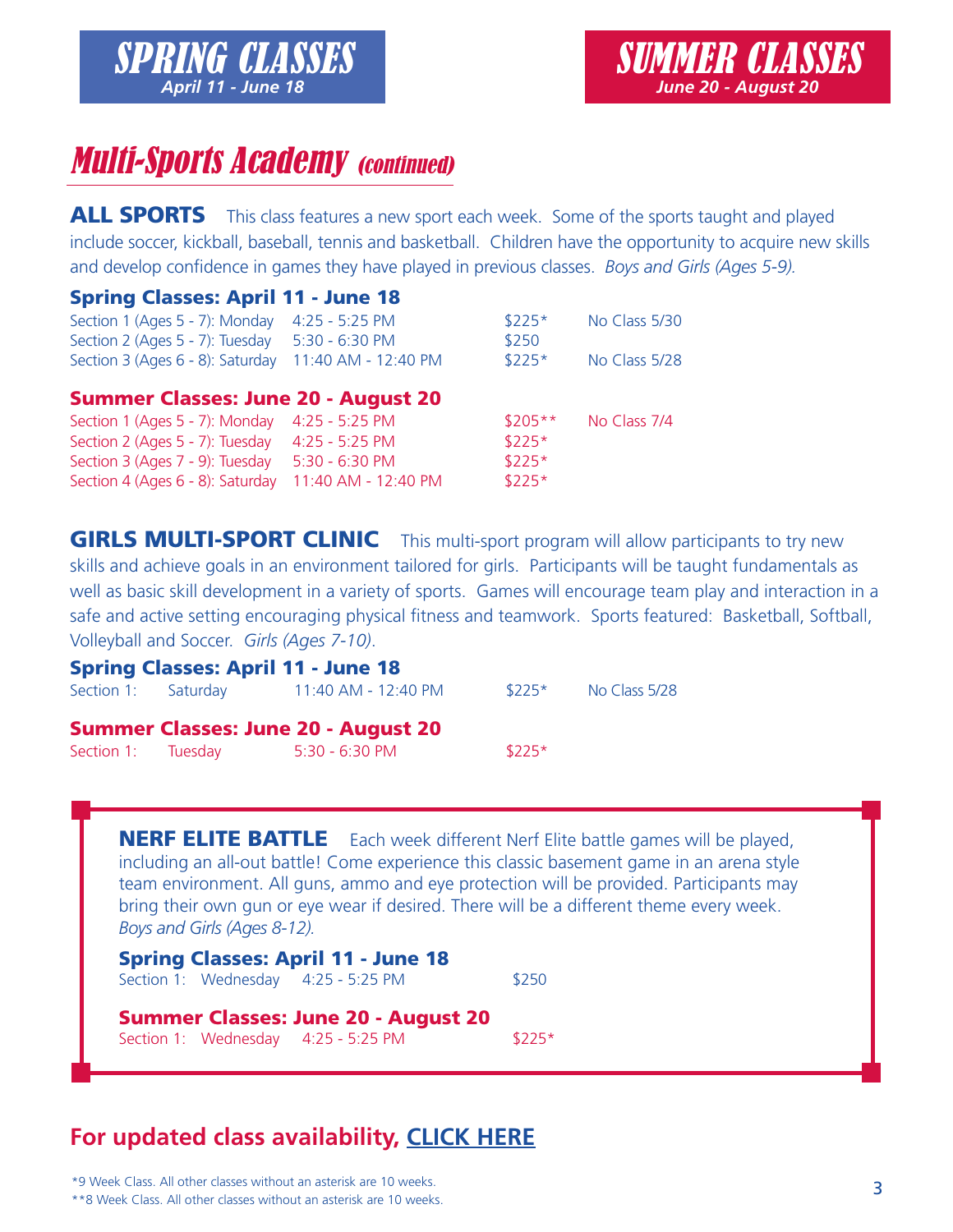## **Basketball Academy (AGES 2-14)**

[SPRING CLASSES](http://wcf.sportssignup.com) *April 11 - June 18*

LIL' DRIBBLERS Children are introduced to the game of basketball in a safe, fun and exciting environment. Our curriculum uses age appropriate activities and games specifically designed to increase balance, body awareness, motor skills and hand/eye coordination. The Lil' Dribblers program includes exclusively designed equipment tailored

to enhance the basketball experience for each participant. The program challenges children to develop new cognitive, physical and social skills. In addition, each child will experience social interaction with both children and adults in a fun environment. As children progress through the program, they acquire listening skills and have a fun introduction to following directions. *Boys and Girls (Ages 2-5)*.

#### **JUNIORS: 2-3 Year Olds** (Adult participation is required)

|                     | <b>Spring Classes: April 11 - June 18</b>  |         |               |
|---------------------|--------------------------------------------|---------|---------------|
| Section 1: Tuesday  | $3:40 - 4:25$ PM                           | \$250   |               |
| Section 2: Saturday | $9:00 - 9:45$ AM                           | $$225*$ | No Class 5/28 |
|                     | <b>Summer Classes: June 20 - August 20</b> |         |               |
| Section 1: Saturday | $9:00 - 9:45$ AM                           | $$225*$ |               |

#### PROS: 3-5 Year Olds

|            |                | <b>Spring Classes: April 11 - June 18</b>  |         |               |
|------------|----------------|--------------------------------------------|---------|---------------|
| Section 1: | <b>Tuesday</b> | $3:40 - 4:25$ PM                           | \$250   |               |
| Section 2: | Thursday       | $5:30 - 6:15$ PM                           | \$250   |               |
| Section 3: | Friday         | $4:30 - 5:15$ PM                           | \$250   |               |
| Section 4: | Saturday       | $9:00 - 9:45$ AM                           | $$225*$ | No Class 5/28 |
| Section 5: | Saturday       | $9:55 - 10:40$ AM                          | $$225*$ | No Class 5/28 |
| Section 6: | Saturday       | 10:50 - 11:35 AM                           | $$225*$ | No Class 5/28 |
|            |                | <b>Summer Classes: June 20 - August 20</b> |         |               |
| Section 1: | Tuesday        | $3:40 - 4:25$ PM                           | $$225*$ |               |
| Section 2: | Thursday       | $5:30 - 6:15$ PM                           | $$225*$ |               |
| Section 3: | Saturday       | $9:55 - 10:40$ AM                          | $$225*$ |               |
| Section 4: | Saturday       | 10:50 - 11:35 AM                           | \$225*  |               |

**Note: Some age divisions may be combined if there is low enrollment in a particular section.**

[Weekly SUMMER CAMPS offered all summer long!](#page-14-0) See pages 15 - 18 or visit Windy.CityFieldhouse.com/summer

### **[For updated class availability,](https://www.windycityfieldhouse.com/fieldhouse-programs/youth-programs/classes/basketball-academy/) CLICK HERE**



4

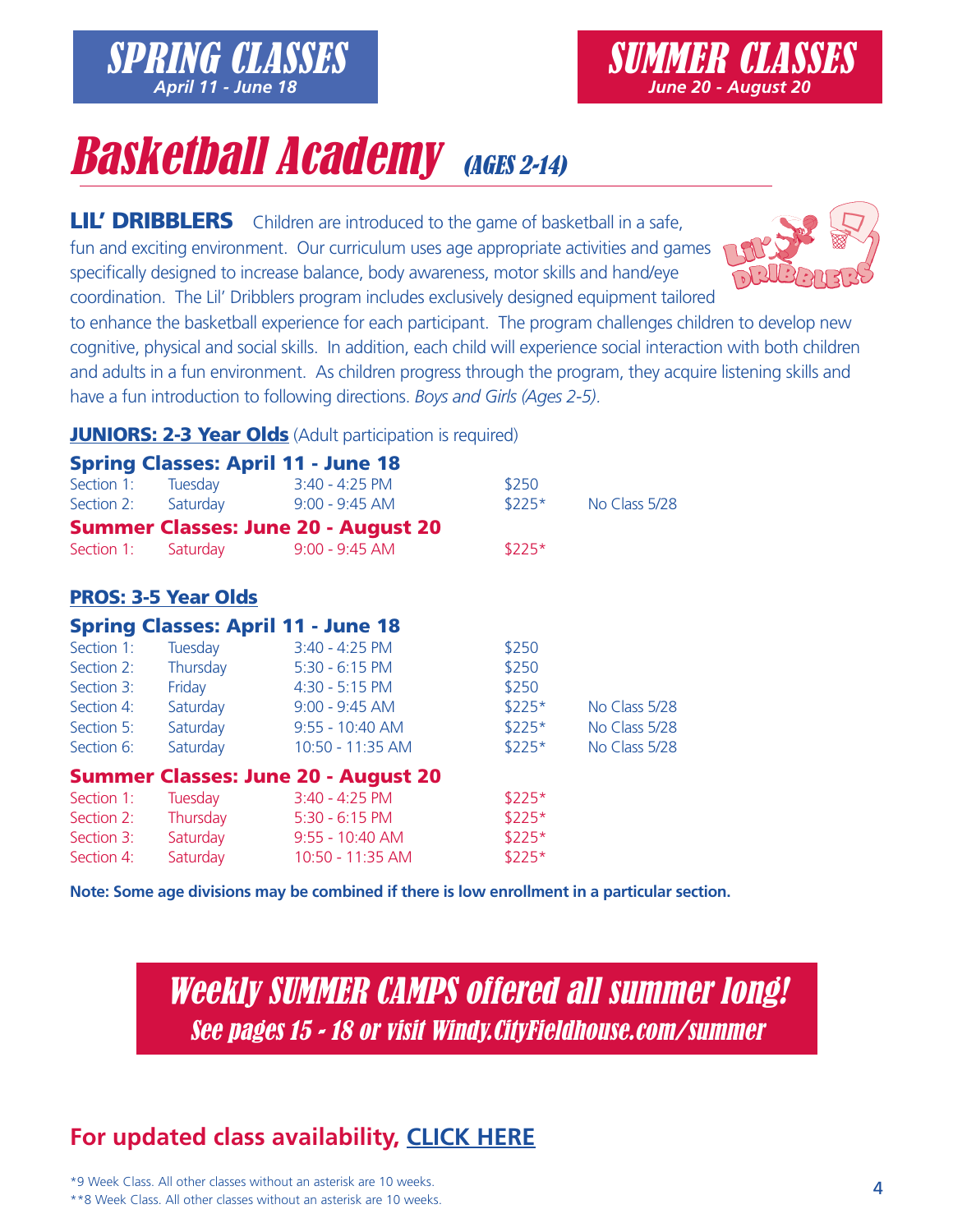## **Basketball Academy (continued)**

**BASKETBALL 101** The perfect class for young athletes who are looking to move beyond basic instruction. Players enhance their skills by learning more detailed offensive points of the game such as setting screens and moving without the ball. Players are also introduced to defensive aspects of the game including proper defensive stance and concepts such as zone and man to man defense. All instruction is game/drill oriented with scrimmages played every class. *Boys and Girls (Ages 6-8).*

#### Spring Classes: April 11 - June 18

| Monday    | $4:25 - 5:25$ PM          | $$225*$                                    | No Class 5/30 |
|-----------|---------------------------|--------------------------------------------|---------------|
| Tuesday   | $4:25 - 5:25$ PM          | \$250                                      |               |
| Wednesday | $5:30 - 6:30$ PM          | \$250                                      |               |
| Saturday  | $9:25 - 10:25$ AM         | $$225*$                                    | No Class 5/28 |
| Saturday  | $12:50 - 1:50 \text{ PM}$ | $$225*$                                    | No Class 5/28 |
|           |                           |                                            |               |
| Monday    | $4:25 - 5:25$ PM          | $$205**$                                   | No Class 7/4  |
| Tuesday   | $4:25 - 5:25$ PM          | $$225*$                                    |               |
| Saturday  | $9:25 - 10:25$ AM         | $$225*$                                    |               |
| Saturday  | 11:40 AM - 12:40 PM       | $$225*$                                    |               |
|           |                           | <b>Summer Classes: June 20 - August 20</b> |               |

**BASKETBALL 102** The next step in basketball instruction, this class will build upon the fundamentals taught in the 101 class. A slightly faster paced environment will be geared around competitive play, encouraging aggressive tactics such as attacking the basket, boxing out, and on ball defense. Players should have a firm knowledge of the basic rules and be able to dribble comfortably in order to succeed in the class. Players will be challenged to expand their abilities and scrimmages will be held weekly. *Boys and Girls (Ages 7-9).* 

|                     |          | <b>Spring Classes: April 11 - June 18</b>  |         |               |
|---------------------|----------|--------------------------------------------|---------|---------------|
| Section 1: Thursday |          | $4:25 - 5:25$ PM                           | \$250   |               |
| Section 2:          | Saturday | 10:30 - 11:30 AM                           | $$225*$ | No Class 5/28 |
|                     |          | <b>Summer Classes: June 20 - August 20</b> |         |               |
| Section 1: Thursday |          | $4:25 - 5:25$ PM                           | $$225*$ |               |
| Section 2:          | Saturday | 10:30 - 11:30 AM                           | $$225*$ |               |

**BASKETBALL 201** Athletes develop current basic skills. Players work on various quard/post techniques to develop proper passing, shooting and dribbling mechanics. Defensive instruction includes man to man, denying the ball, help-line and boxing out. Scrimmages are played every week. *Boys and Girls (Ages 8-10).*

|                      | <b>Spring Classes: April 11 - June 18</b>  |         |               |
|----------------------|--------------------------------------------|---------|---------------|
| Section 1: Wednesday | $5:30 - 6:30$ PM                           | \$250   |               |
| Section 2: Saturday  | 11:40 AM - 12:40 PM                        | $$225*$ | No Class 5/28 |
|                      | <b>Summer Classes: June 20 - August 20</b> |         |               |
|                      | Section 1: Saturday 11:40 AM - 12:40 PM    | $$225*$ |               |

### **[For updated class availability,](https://www.windycityfieldhouse.com/fieldhouse-programs/youth-programs/classes/basketball-academy/) CLICK HERE**

\*9 Week Class. All other classes without an asterisk are 10 weeks.

\*\*8 Week Class. All other classes without an asterisk are 10 weeks.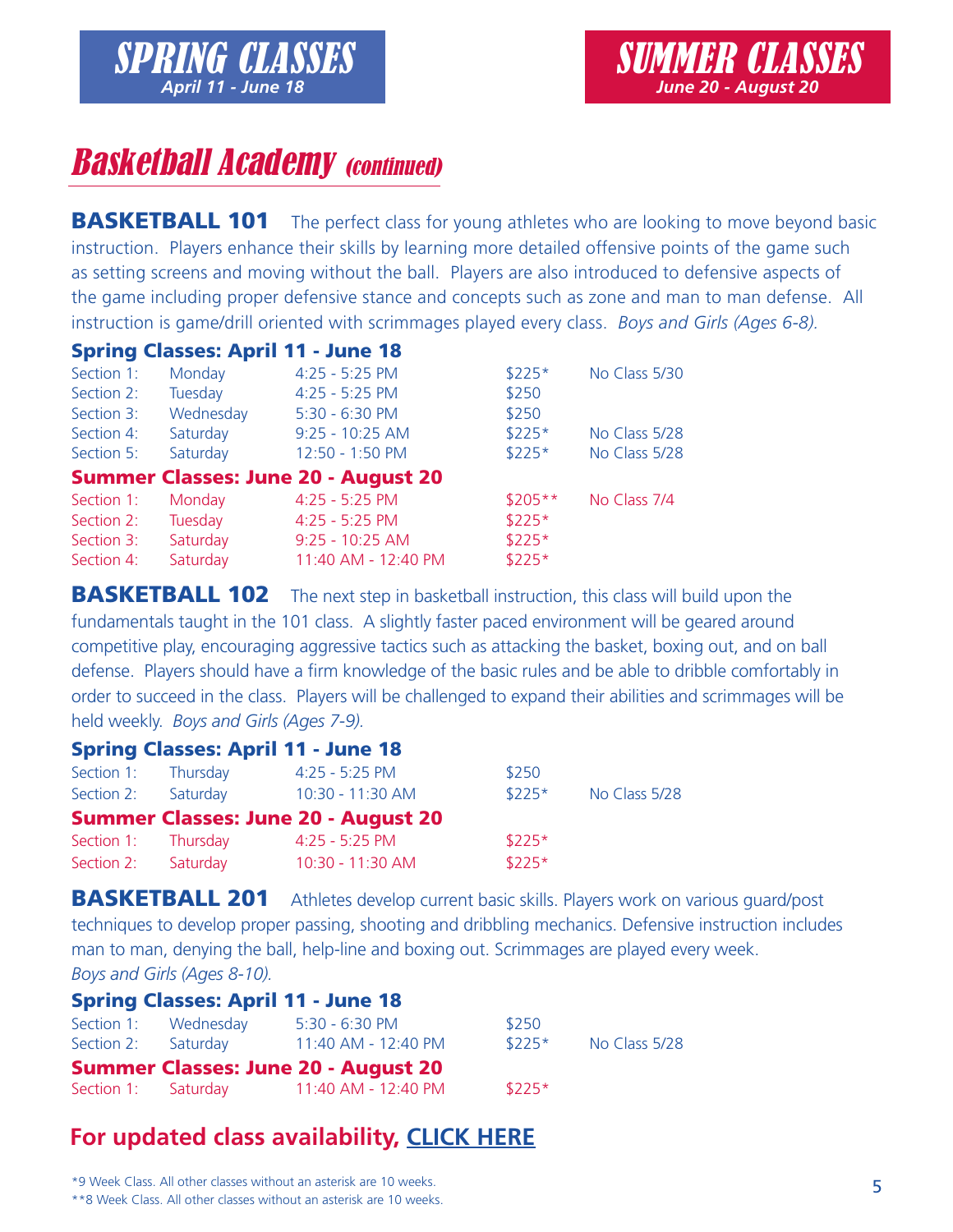## **Basketball Academy (continued)**

**BASKETBALL 202** Athletes develop existing skills and achieving personal goals. Classes concentrate on improving dribbling in game situations, passing and shooting techniques. Different defensive strategies are taught including man to man, zone and trapping the ball. Scrimmages are played every week along with specialized instruction. *Boys and Girls (Ages 9-12).*

|                    | <b>Spring Classes: April 11 - June 18</b>  |         |
|--------------------|--------------------------------------------|---------|
| Section 1: Tuesday | 5:30 - 6:30 PM                             | \$250   |
|                    | <b>Summer Classes: June 20 - August 20</b> |         |
| Section 1: Tuesday | $5:30 - 6:30$ PM                           | $$225*$ |

**GIRLS GAME TIME BASKETBALL** One of the best ways to develop your basketball game is through game play, and in Game Time you do just that. Each week, basketball players are challenged through various games including 1-on-1, 3-on-3, and 5-on-5. Coaches referee and guide the class to enhance the players understanding of the game. *Girls (Ages 8-12).*

| <b>Spring Classes: April 11 - June 18</b> |  |                                            |          |               |  |  |
|-------------------------------------------|--|--------------------------------------------|----------|---------------|--|--|
| Section 1: Monday                         |  | $5:30 - 6:30$ PM                           | $$225*$  | No Class 5/30 |  |  |
|                                           |  | <b>Summer Classes: June 20 - August 20</b> |          |               |  |  |
| Section 1: Monday                         |  | $5:30 - 6:30 \text{ PM}$                   | $$205**$ | No Class 7/4  |  |  |

**GAME TIME BASKETBALL** One of the best ways to develop your basketball game is through game play, and in Game Time you do just that. Each week, basketball players are challenged through various games including 1-on-1, 3-on-3, and 5-on-5. Coaches referee and guide the class to enhance the players understanding of the game. *Boys and Girls (Ages 8-12).*

| <b>Spring Classes: April 11 - June 18</b> |                                     |                                            |         |               |  |  |  |
|-------------------------------------------|-------------------------------------|--------------------------------------------|---------|---------------|--|--|--|
|                                           | Section 1: Saturday 12:50 - 1:50 PM |                                            | $$225*$ | No Class 5/28 |  |  |  |
|                                           |                                     | <b>Summer Classes: June 20 - August 20</b> |         |               |  |  |  |
|                                           | Section 1: Saturday 12:50 - 1:50 PM |                                            | $$225*$ |               |  |  |  |

**REDHAWKS ADVANCED BASKETBALL TRAINING** Players play a variety of full court games from 3-on-3 to 5-on-5, helping them excel at game concepts such as transition, marking up and fast break offense. Each week, players start with skill and technique development followed by game play. This course is designed to prep athletes for travel basketball. *Boys and Girls (Ages 9-14).*

| <b>Spring Classes: April 11 - June 18</b> |          |                                            |          |               |  |  |
|-------------------------------------------|----------|--------------------------------------------|----------|---------------|--|--|
| Section 1:                                | Monday   | $5:30 - 6:30$ PM                           | $$270*$  | No Class 5/30 |  |  |
| Section 2: Thursday                       |          | $5:30 - 6:30$ PM                           | \$300    |               |  |  |
|                                           |          | <b>Summer Classes: June 20 - August 20</b> |          |               |  |  |
| Section 1:                                | Monday   | $5:30 - 6:30$ PM                           | $$240**$ | No Class 7/4  |  |  |
| Section 2:                                | Thursday | $5:30 - 6:30$ PM                           | $$270*$  |               |  |  |

### **[For updated class availability,](https://www.windycityfieldhouse.com/fieldhouse-programs/youth-programs/classes/basketball-academy/) CLICK HERE**

\*9 Week Class. All other classes without an asterisk are 10 weeks.

\*\*8 Week Class. All other classes without an asterisk are 10 weeks.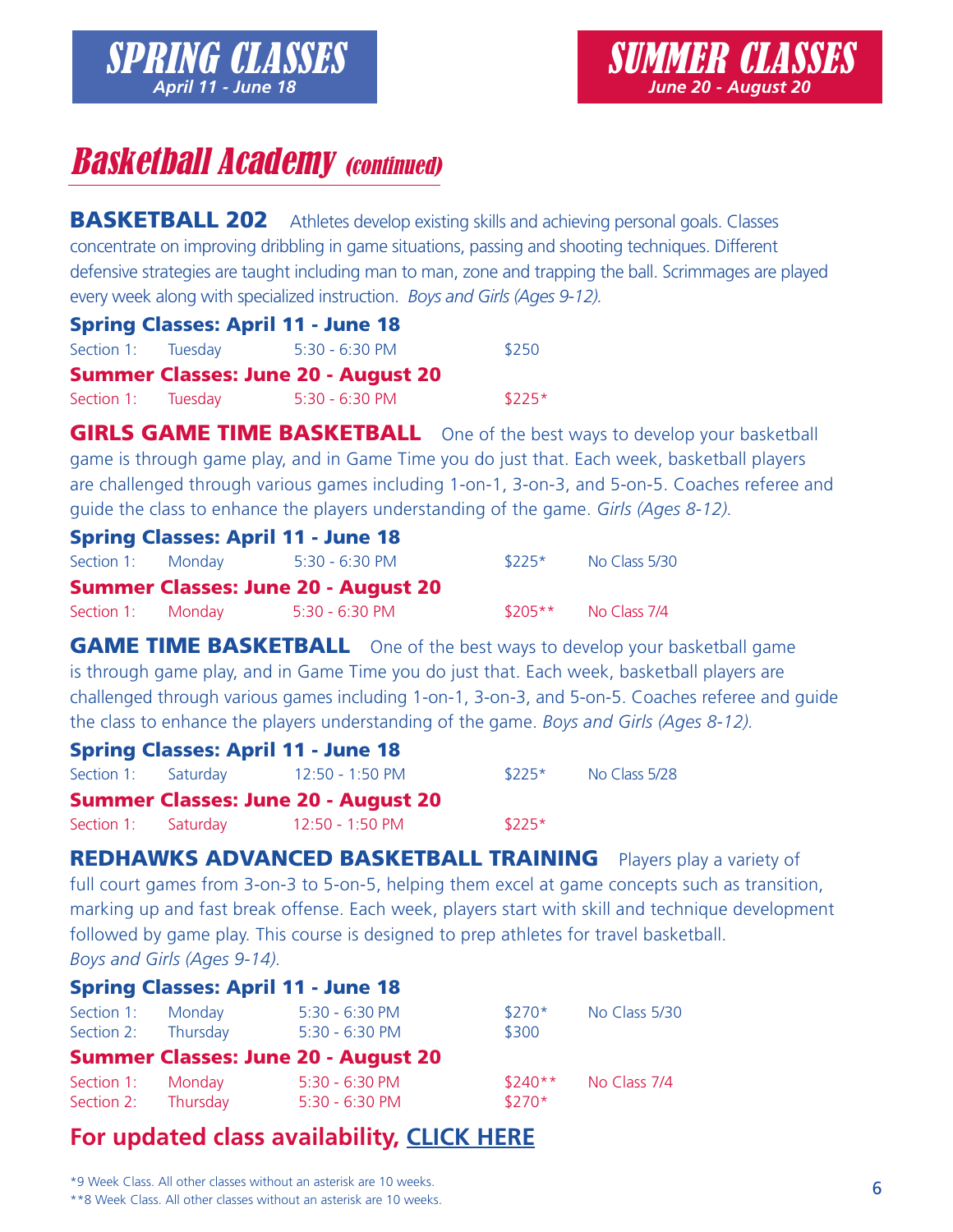

## **Basketball Academy (continued)**

#### BASKETBALL LEAGUE

In this extended version of our traditional Game Time Basketball, players receive an extra hour of practice and game time, as well as a Jersey. Focused solely on player development, players get as many reps as possible both in practice and during games. Gameplay includes 1-on-1, 3-on-3 and 5-on-5, and prepares players for both travel basketball and the Spring Basketball League. Teams are not locked for the season and will be altered each week by the coaches. *Boys and Girls (Ages 5-12).*

|  |  |  |  |  |  | Spring League: April 15 - June 17 (Register by April 8) |  |  |  |
|--|--|--|--|--|--|---------------------------------------------------------|--|--|--|
|--|--|--|--|--|--|---------------------------------------------------------|--|--|--|

|        | <b>Level 1 (Suggested Ages 5-8):</b>  |       |
|--------|---------------------------------------|-------|
| Friday | $5:30 - 7:30$ PM                      | \$325 |
|        | <b>Level 2 (Suggested Ages 9-12):</b> |       |
| Friday | $5:30 - 7:30$ PM                      | \$325 |

#### Summer League: June 22 - August 17 (Register by June 15)

|  | <b>Level 1 (Suggested Ages 5-8):</b> |  |
|--|--------------------------------------|--|
|  |                                      |  |

| Wednesday                             | $4:25 - 6:25$ PM | $$295*$ |
|---------------------------------------|------------------|---------|
| <b>Level 2 (Suggested Ages 9-12):</b> |                  |         |
| Wednesday                             | $4:25 - 6:25$ PM | $$295*$ |

[Weekly SUMMER CAMPS offered all summer long!](#page-14-0) See pages 15 - 18 or visit Windy.CityFieldhouse.com/summer

### **[For updated class availability,](https://www.windycityfieldhouse.com/fieldhouse-programs/youth-programs/classes/basketball-academy/) CLICK HERE**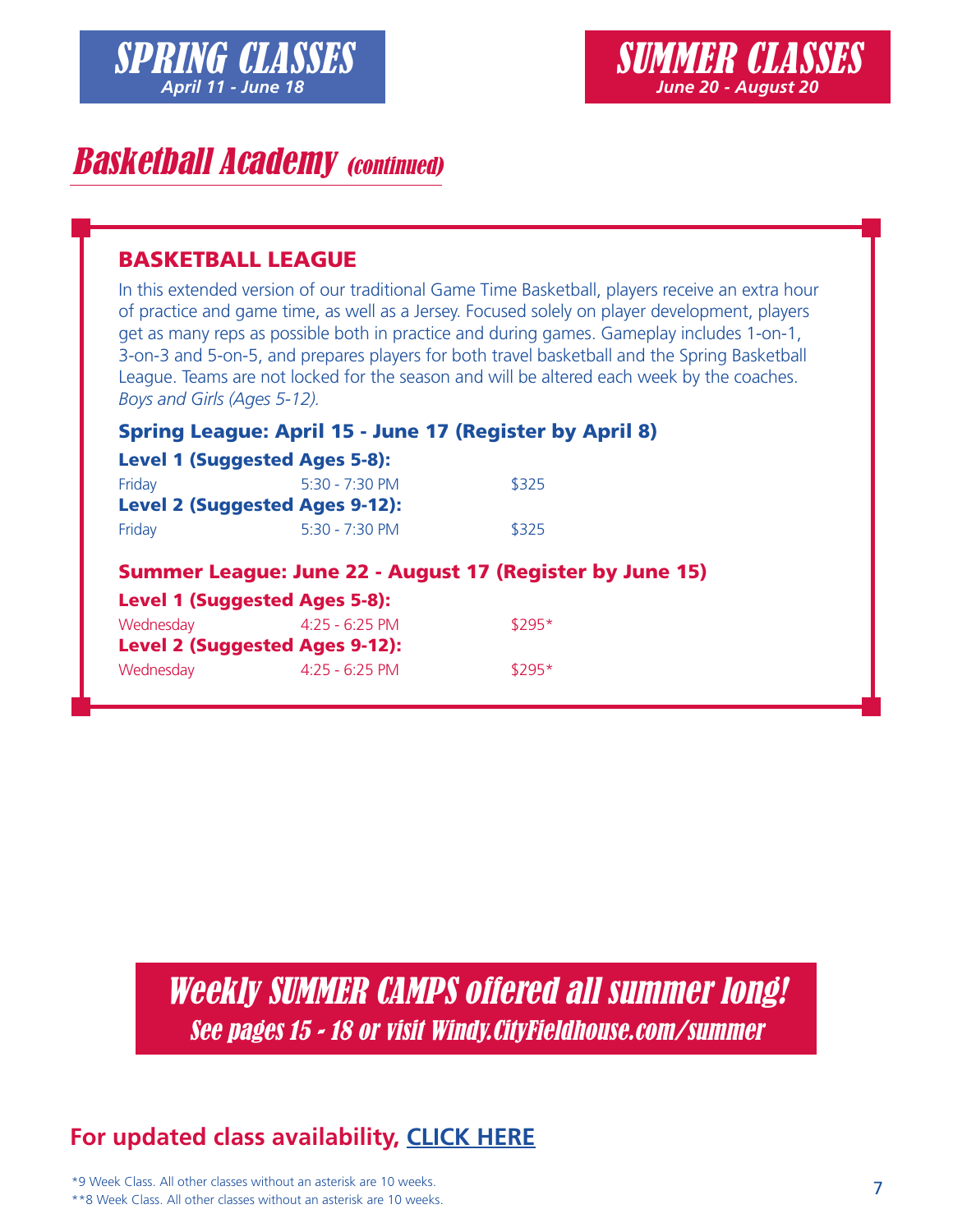## **Soccer Academy** (AGES 2-13)

#### JUNIOR SOCCER ACADEMY

Introduce your young athlete to the fun and excitement of soccer. This class uses age appropriate games and drills to promote motor skills and familiarity with a soccer ball. Trappers use fun games to develop balance and mobility; Sweepers will begin to focus on close ball control, basic shooting and trapping skills; and Strikers begin to use team exercises along with one-on-one drills to develop proper shooting mechanics, field awareness and precision shots vs. power shots. No matter what your skill level is, this is a great class to learn the game of soccer and instill a love for the game at an early age. *Boys and Girls (Ages 2-5)*.

#### **TRAPPERS: 2-3 Year Olds** (Adult Participation is required)

Section 2: Saturday 9:55 - 10:40 AM \$225\*

|            | <b>Spring Classes: April 11 - June 18</b>                         |         |               |
|------------|-------------------------------------------------------------------|---------|---------------|
| Section 1: | Saturday 9:00 - 9:45 AM                                           | $$225*$ | No Class 5/28 |
|            | <b>Summer Classes: June 20 - August 20</b>                        |         |               |
|            | Section 1: Saturday 9:00 - 9:45 AM                                | $$225*$ |               |
|            | <b>SWEEPERS: 3-5 Year Olds</b> (Adult Participation if necessary) |         |               |
|            | <b>Spring Classes: April 11 - June 18</b>                         |         |               |
|            | Section 1: Thursday 3:40 - 4:25 PM                                | \$250   |               |
|            | Section 2: Saturday 9:55 - 10:40 AM                               | $$225*$ | No Class 5/28 |
|            | <b>Summer Classes: June 20 - August 20</b>                        |         |               |
|            | Section 1: Thursday 3:40 - 4:25 PM                                | $$225*$ |               |

**Note: Some age divisions may be combined if there is low enrollment in a particular section.** 

SOCCER SKILLS CLINIC 101 Players are introduced to the fundamentals of soccer tactics such as passing the ball, offensive moves, defensive moves and keeping the ball and taking the ball away from the opposing team. Players learn to score and prevent goals. Physical endurance and fitness are emphasized while touching the ball. At this age the focus starts to change from simple games to organized, tactical, competitive games. *Boys and Girls (Ages 6-9).*

#### Spring Classes: April 11 - June 18

| Section 1: | Thursday | $4:25 - 5:25$ PM                           | \$250   | No Class 5/28 |
|------------|----------|--------------------------------------------|---------|---------------|
| Section 2: | Saturday | 10:50 - 11:50 AM                           | $$225*$ |               |
|            |          | <b>Summer Classes: June 20 - August 20</b> |         |               |
| Section 1: | Thursday | $4:25 - 5:25$ PM                           | $$225*$ |               |
| Section 2: | Saturday | 10:50 - 11:50 AM                           | $$225*$ |               |

### **[For updated class availability,](https://www.windycityfieldhouse.com/fieldhouse-programs/youth-programs/classes/soccer-academy/) CLICK HERE**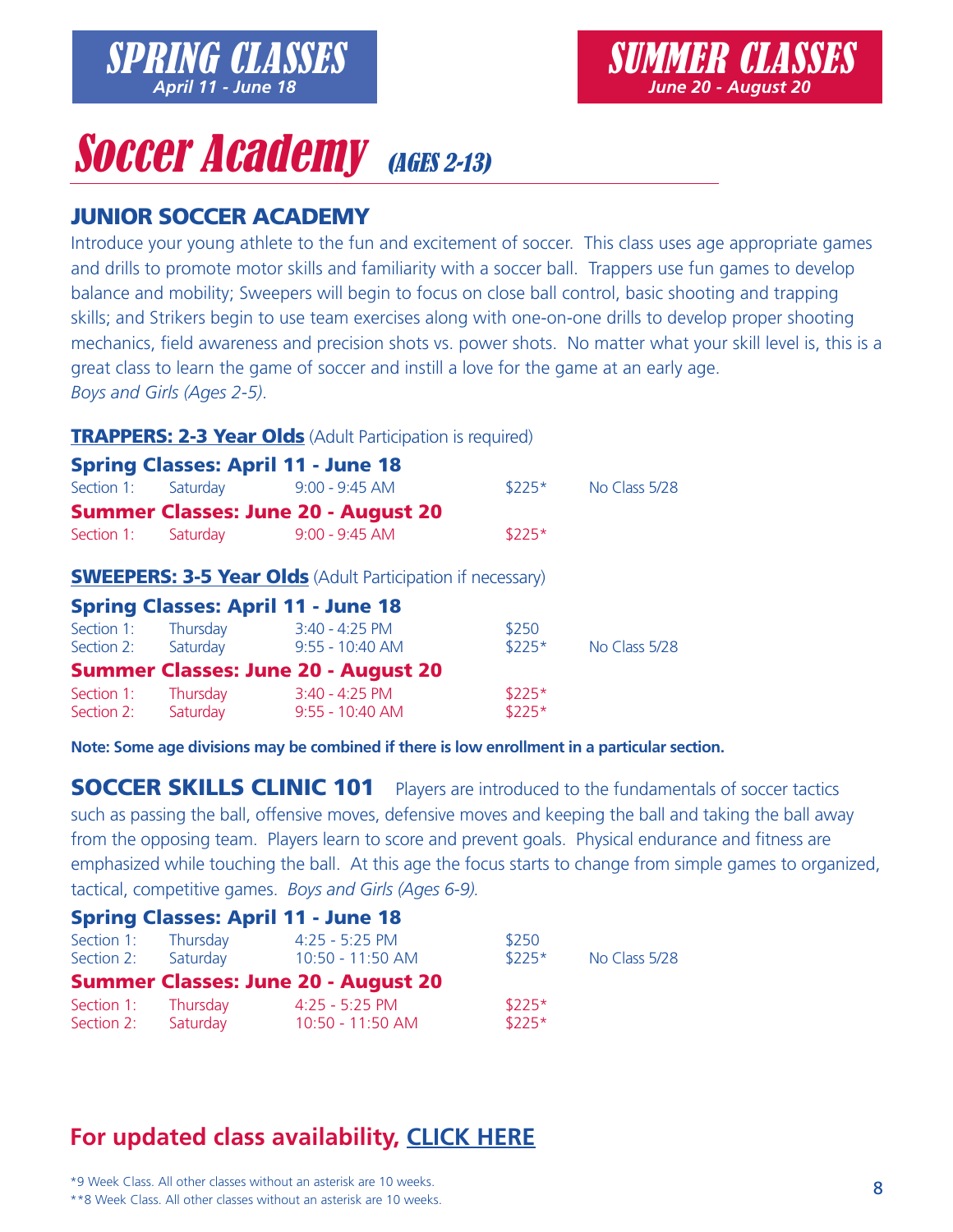## **Soccer Academy (continued)**

SOCCER SKILLS CLINIC 201 Participants engage in an up tempo game-like atmosphere where they develop team play and advanced footwork. Games will be held at the end of every class with a focus on control, possession, and spacing. Players will be introduced to advanced fundamentals and skill maneuvers that will help enhance their overall game. *Boys and Girls (Ages 9-13)*.

|                     |                     | <b>Spring Classes: April 11 - June 18</b>  |         |               |
|---------------------|---------------------|--------------------------------------------|---------|---------------|
| Section 1: Thursday |                     | $5:30 - 6:30$ PM                           | \$250   |               |
|                     | Section 2: Saturday | 12:00 - 1:00 PM                            | $$225*$ | No Class 5/28 |
|                     |                     | <b>Summer Classes: June 20 - August 20</b> |         |               |
| Section 1: Thursday |                     | 5:30 - 6:30 PM                             | $$225*$ |               |
|                     | Section 2: Saturday | 12:00 - 1:00 PM                            | $$225*$ |               |



#### JUNIOR FLAG FOOTBALL

Join in on the fun and start playing one of the nation's most loved games! Players are introduced to stance, receiving, rushing, blocking and defense. Each week ends with a scrimmage encouraging teamwork and sportsmanship. Players get to play either receiver or running back each week. Games focus on fundamentals and field concepts, as well as positions and mechanics. No equipment necessary! *Boys and Girls (Ages 5-8).*

Spring Classes: April 11 - June 18 Section 1: Saturday 10:50 - 11:35 AM \$225\* No Class 5/28



#### GAMETIME FLAG FOOTBALL LEAGUE April 15 - June 17 Players experience daily scrimmages with active instruction and tips from the coaching staff. Players are encouraged to employ skills used in football such as running pass routes, play calling, defensive positioning, the fundamentals of blocking and pass coverage. These skills and others are put to use in a "game time" environment while the players scrimmage each week. *Boys and Girls (Ages 9-13).* Section 1: Friday 4:25 - 5:25 PM \$250 **SPRING ONLY**

### **[For updated class availability,](https://www.windycityfieldhouse.com/fieldhouse-programs/youth-programs/classes/football-academy/) CLICK HERE**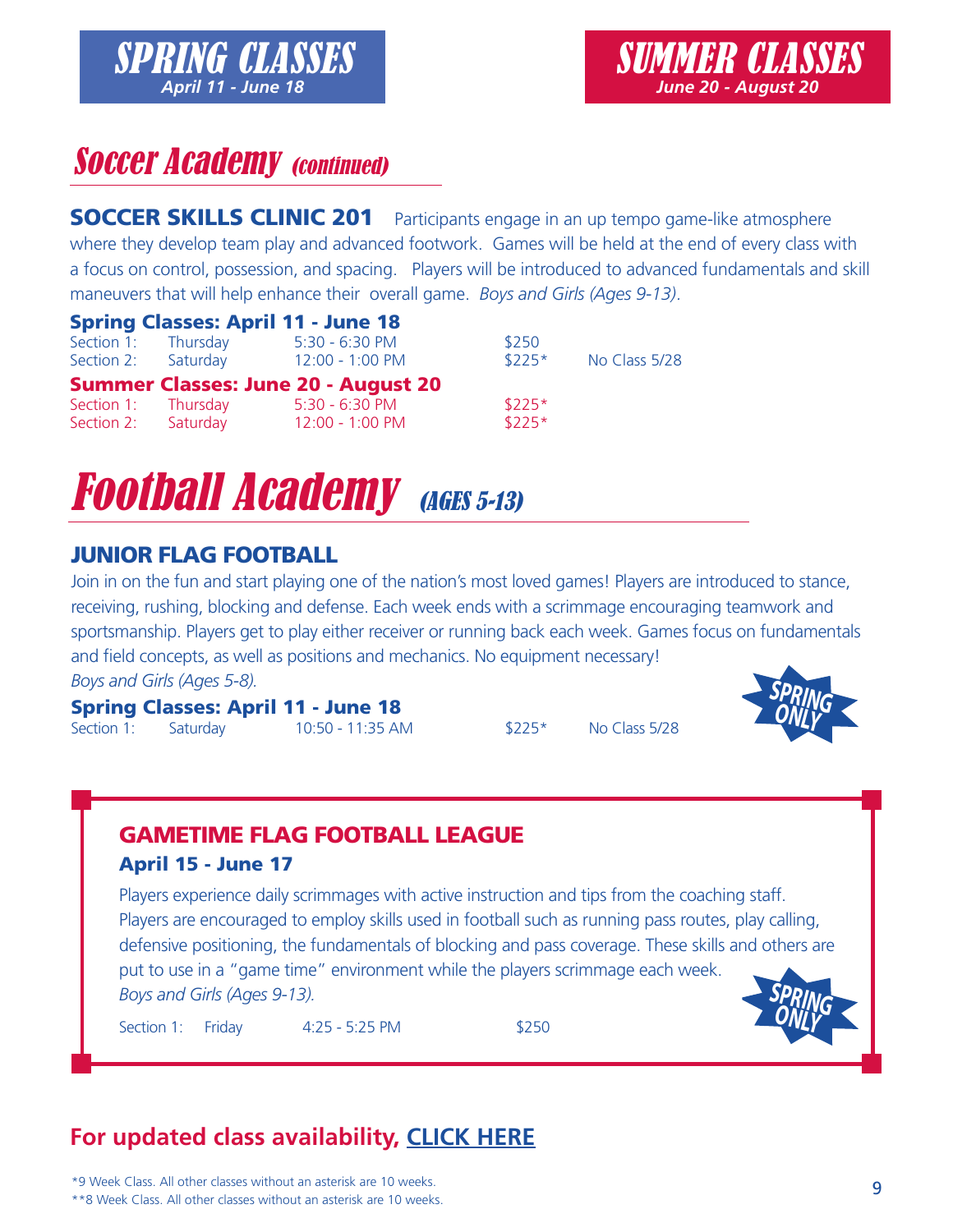

## **Tennis Academy (AGES 6-13)**

[SPRING CLASSES](http://wcf.sportssignup.com) *April 11 - June 18*

This class introduces players to the early fundamentals of tennis. Using age appropriate drills and games; participants learn basic strokes, grip and early tennis skills. All activities develop gross motor skills, coordination, judgment and proper mechanics. Tennis rackets will be provided. *Boys and Girls (Ages 6-13)*.

#### ROOKIES: 6-8 Year Olds

|            | <b>Spring Classes: April 11 - June 18</b> |                                            |         |                       |
|------------|-------------------------------------------|--------------------------------------------|---------|-----------------------|
|            | Section 1: Wednesday 4:25 - 5:25 PM       |                                            | \$250   |                       |
|            |                                           | <b>Summer Classes: June 20 - August 20</b> |         |                       |
|            | Section 1: Wednesday 5:30 - 6:30 PM       |                                            | $$225*$ |                       |
|            | <b>PROS: 8-10 Year Olds</b>               |                                            |         |                       |
|            | <b>Spring Classes: April 11 - June 18</b> |                                            |         |                       |
| Section 1: |                                           | Saturday 12:00 - 1:00 PM                   |         | $$225*$ No Class 5/28 |
|            |                                           | <b>Summer Classes: June 20 - August 20</b> |         |                       |
|            | Section 1: Saturday 12:00 - 1:00 PM       |                                            | $$225*$ |                       |
|            | <b>ALL-STARS: 10-13 Year Olds</b>         |                                            |         |                       |
|            | <b>Spring Classes: April 11 - June 18</b> |                                            |         |                       |
| Section 1: | Saturday 1:00 - 2:00 PM                   |                                            | $$225*$ | No Class 5/28         |
|            |                                           | <b>Summer Classes: June 20 - August 20</b> |         |                       |
| Section 1: | Saturday 1:00 - 2:00 PM                   |                                            | $$225*$ |                       |

[Weekly SUMMER CAMPS offered all summer long!](#page-14-0) See pages 15 - 18 or visit Windy.CityFieldhouse.com/summer

### **[For updated class availability,](https://www.windycityfieldhouse.com/fieldhouse-programs/youth-programs/classes/tennis-academy/) CLICK HERE**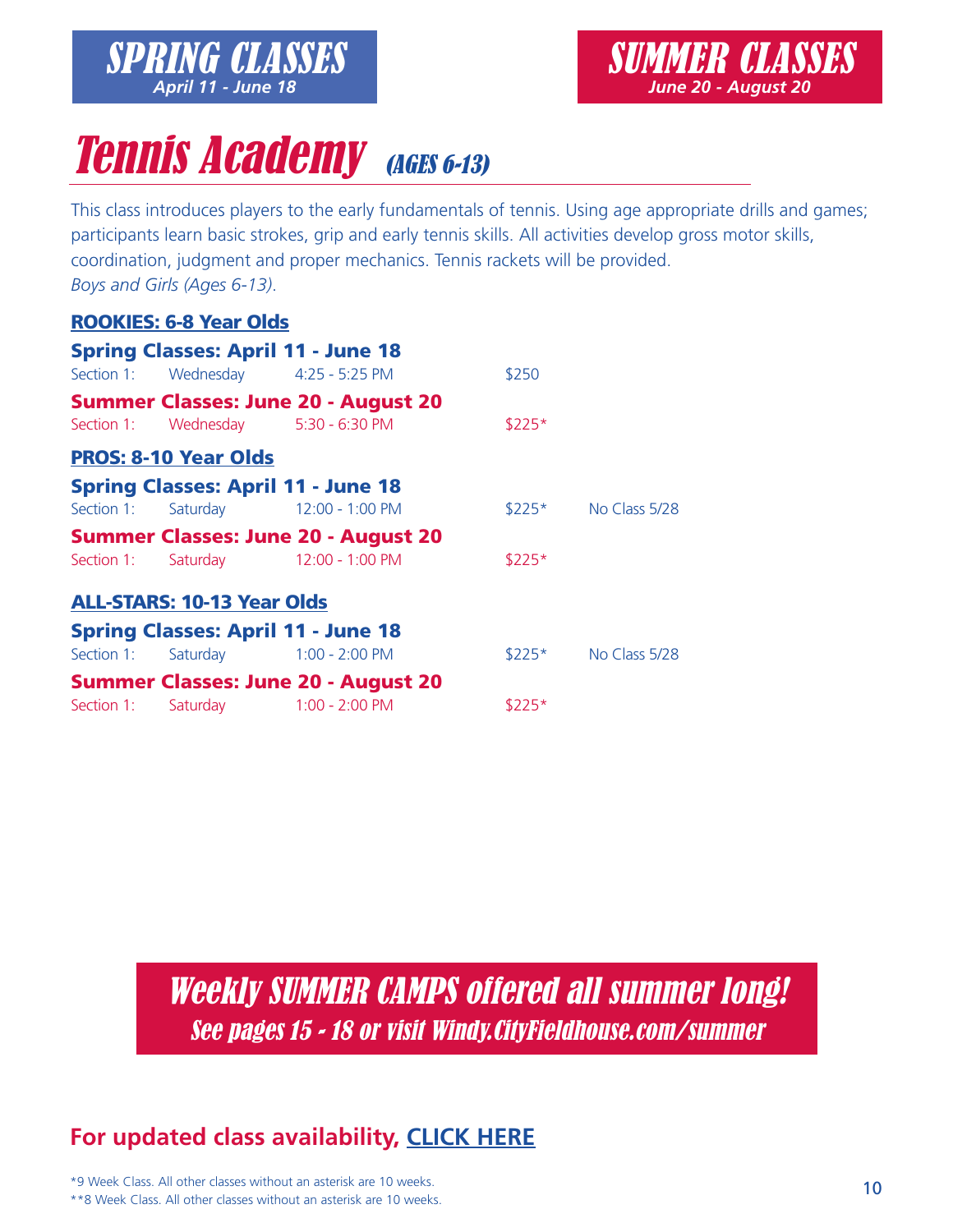#### **Junior Golf Academy (AGES 5-8)**  $S$  starting the local course teachers in the love of  $q$

This introductory course teaches kids the love of golf. Players learn basic golf techniques including proper grip, stance and swing mechanics. Using safe equipment tailored to fit the age group, players learn proper swing and stance mechanics in a fun and entertaining environment. No clubs necessary. *Boys and Girls (Ages 5-8)*. learn basic golf techniques including proper grip, stance and swing mechanics. ry course teaches kids the love of golf. Players learn basic golf techniques l

#### **JUNIOR TOUR: 5-6 Year Olds**

|            | JUNIUN IUUNI J V TUUL UNJ      |                                            |         |               |
|------------|--------------------------------|--------------------------------------------|---------|---------------|
|            |                                | <b>Spring Classes: April 11 - June 18</b>  |         |               |
| Section 1: | Saturday                       | $9:00 - 9:45$ AM                           | $$225*$ | No Class 5/28 |
|            |                                | <b>Summer Classes: June 20 - August 20</b> |         |               |
| Section 1: | Saturday                       | $9:00 - 9:45$ AM                           | $$225*$ |               |
|            | <b>PRO TOUR: 7-8 Year Olds</b> |                                            |         |               |
|            |                                | <b>Spring Classes: April 11 - June 18</b>  |         |               |
| Section 1: | Saturday                       | 9:45 - 10:30 AM                            | $$225*$ | No Class 5/28 |
|            |                                | <b>Summer Classes: June 20 - August 20</b> |         |               |
| Section 1: | Saturday                       | 9:45 - 10:30 AM                            | $$225*$ |               |
|            |                                |                                            |         |               |

## WANT TO CREATE YOUR OWN CLASS?

WCSA has a variety of different types of programs, let us run a class designed just for your group!

### CALL 773-486-7423 FOR MORE INFORMATION

### **[For updated class availability,](https://www.windycityfieldhouse.com/fieldhouse-programs/youth-programs/classes/junior-golf-academy/) CLICK HERE**





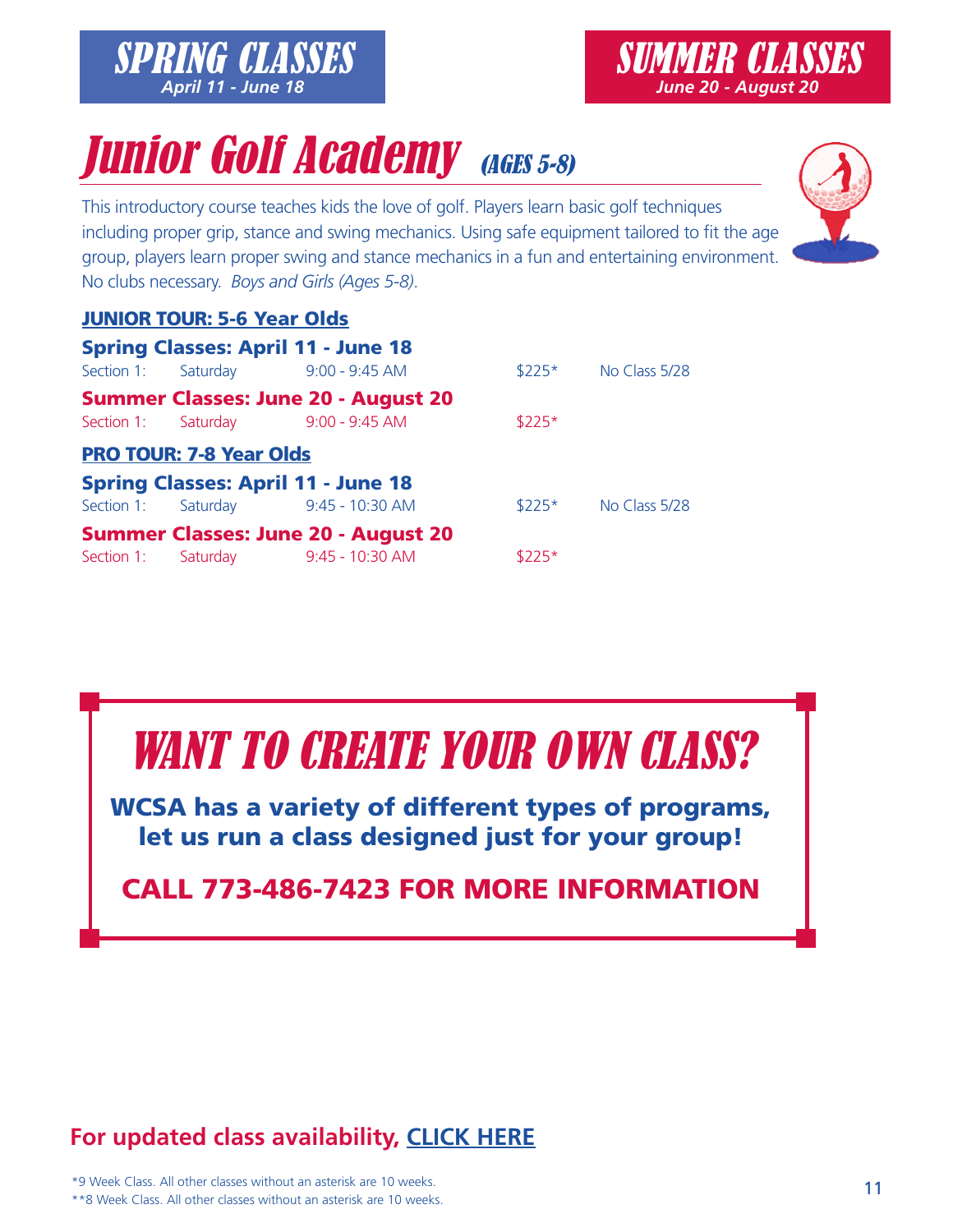**Baseball Academy (AGES 3-12)** 

**MINOR LEAGUE BASEBALL** This class is designed to teach young athletes the fundamental skills of baseball. Each participant has the opportunity to hit, field, throw, catch and run bases in this fun filled skills clinic. Participants should bring their own glove. *Boys and Girls (Ages 3-5).*

**DOUBLE A: 3-5 Year Olds** (Adult participation if necessary)

Spring Classes: April 11 - June 18

[SPRING CLASSES](http://wcf.sportssignup.com) *April 11 - June 18*

Section 1: Saturday 9:55 - 10:40 AM \$225\* No Class 5/28

Spring Classes: April 11 - June 18

**Note: Some age divisions may be combined if there is low enrollment in a particular session.**

**BASEBALL SKILLS CLINIC** Players work on technique and enhancing form in this comprehensive skills clinic. Players work on throwing mechanics, batting stance, bat positioning and speed, base running, fielding, and pitching. Players should bring their own gloves and be ready for a fun, fast paced learning environment. *Boys and Girls (Ages 6-12).*

#### JUNIORS: 6-8 Year Olds

|                                  | <b>Summer Classes: June 20 - August 20</b><br>Section 1: Monday 4:25 - 5:25 PM | $$205**$ | No Class 7/4  |
|----------------------------------|--------------------------------------------------------------------------------|----------|---------------|
| <b>PROS: 7-10 Year Olds</b>      |                                                                                |          |               |
|                                  | <b>Spring Classes: April 11 - June 18</b>                                      |          |               |
|                                  | Section 1: Saturday 12:50 - 1:50 PM                                            | $$225*$  | No Class 5/28 |
| <b>ALL-STARS: 8-12 Year Olds</b> |                                                                                |          |               |
|                                  | <b>Spring Classes: April 11 - June 18</b>                                      |          |               |
|                                  | Section 1: Monday 5:30 - 6:30 PM                                               | $$225*$  | No Class 5/30 |
|                                  | <b>Summer Classes: June 20 - August 20</b>                                     |          |               |

Section 1: Monday 5:30 - 6:30 PM \$205\*\* No Class 7/4

Section 1: Monday 4:25 - 5:25 PM \$225\* No Class 5/30



[Weekly SUMMER CAMPS offered all summer long!](#page-14-0) See pages 15 - 18 or visit Windy.CityFieldhouse.com/summer

### **[For updated class availability,](https://www.windycityfieldhouse.com/fieldhouse-programs/youth-programs/classes/baseball-academy/) CLICK HERE**



**SPRING ONLY**

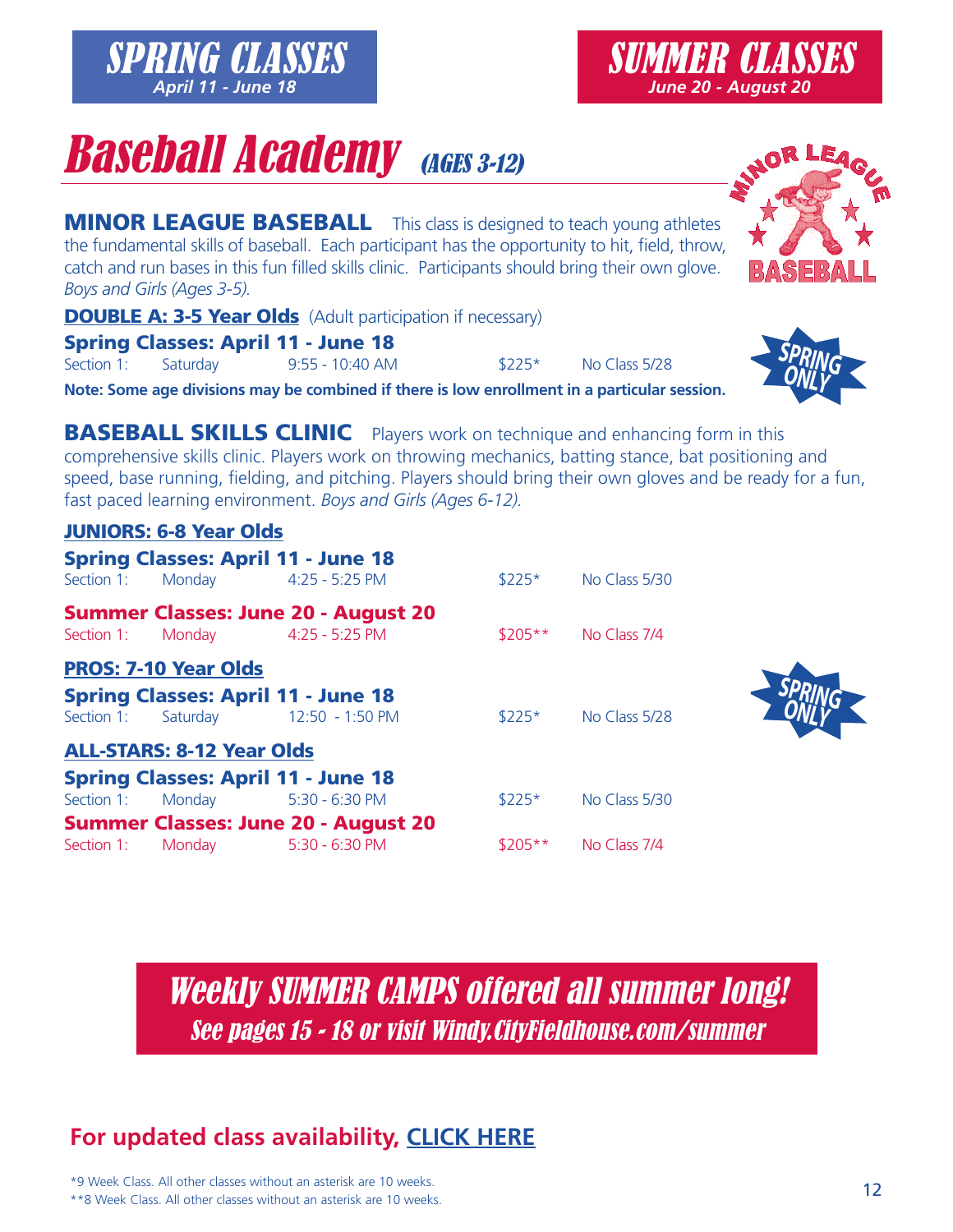## **Volleyball Academy** (AGES 6-14)

[SPRING CLASSES](http://wcf.sportssignup.com) *April 11 - June 18*

JUNIOR SPIKERS This introductory program is perfect for young players interested in learning the sport of Volleyball. Net heights are adjusted to ensure players can learn proper mechanics while having fun and enjoying the game. Players learn all the fundamentals of serving, bumping, passing, setting and spiking to adequately prepare athletes for future competitive levels. This course is the perfect way for players to gain a love for the great sport of volleyball, while making friends and learning in a group environment. *Boys and Girls (Ages 6-8)*.

|                    | <b>Summer Classes: June 20 - August 20</b> |         |
|--------------------|--------------------------------------------|---------|
| Section 1: Tuesday | 3:40 - 4:25 PM                             | $$225*$ |

VOLLEYBALL SKILLS CLINIC This program teaches basic and intermediate skills, teamwork and game strategies. Participants have the opportunity to learn to play each position. Proper setting, bumping and serving techniques are stressed. *Boys and Girls (Ages 8-14)*.

#### Spring Classes: April 11 - June 18

| Section 1 (Ages 10-12 - Level 1): Tuesday                  | $4:25 - 5:25$ PM | \$250 |
|------------------------------------------------------------|------------------|-------|
| Section 2 (Ages 10-14 - Level 1): Tuesday                  | 5:30 - 6:30 PM   | \$250 |
| Section 3 (Ages 10-14 - Level 2): Tuesday                  | 6:30 - 7:30 PM   | \$250 |
| Section 4 (Ages 8-12 - Level 1): Wednesday 4:25 - 5:25 PM  |                  | \$250 |
| Section 5 (Ages 12-14 - Level 2): Wednesday 5:30 - 6:30 PM |                  | \$250 |

Section 2: Saturday 10:45 - 11:30 AM \$225\*

#### Summer Classes: June 20 - August 20

| Section 1 (Ages 10-12 - Level 1): Tuesday                  | $4:25 - 5:25$ PM | $$225*$ |
|------------------------------------------------------------|------------------|---------|
| Section 2 (Ages 10-14 - Level 1): Tuesday                  | 5:30 - 6:30 PM   | $$225*$ |
| Section 3 (Ages 10-14 - Level 2): Tuesday                  | 6:30 - 7:30 PM   | $$225*$ |
| Section 4 (Ages 8-12 - Level 1): Wednesday 4:25 - 5:25 PM  |                  | $$225*$ |
| Section 5 (Ages 12-14 - Level 2): Wednesday 5:30 - 6:30 PM |                  | $$225*$ |
|                                                            |                  |         |

[Weekly SUMMER CAMPS offered all summer long!](#page-14-0) See pages 15 - 18 or visit Windy.CityFieldhouse.com/summer





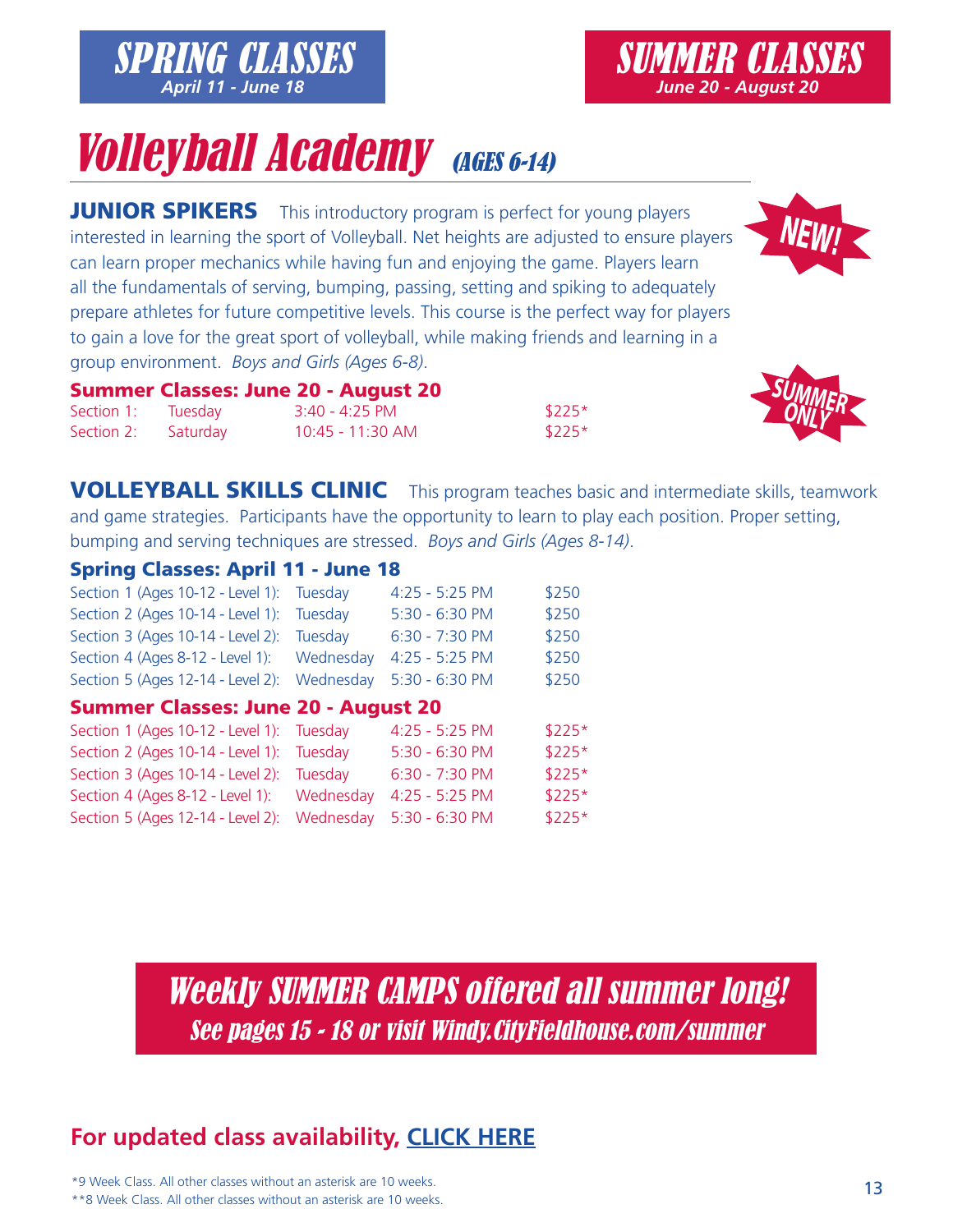

## **Volleyball Academy (continued)**

#### VOLLEYBALL LEAGUE

Coaches work hands on with players and their teammates. Drills and instructions are facilitated every week for added practice and to increase the student's personal growth in the sport, followed by gameplay. Coaches referee games while emphasizing fundamentals and game strategies. Players work on skills such as serving, passing, setting and attacking the net in a game time environment. *Boys and Girls (Ages 8-14).*

|        | <b>Spring League: April 15 - June 17 (Register by April 8)</b>                                                 |          |              |
|--------|----------------------------------------------------------------------------------------------------------------|----------|--------------|
|        | <b>Beginner (Suggested Ages 8-10):</b>                                                                         |          |              |
| Friday | $5.30 - 7.30 P M$                                                                                              | \$325    |              |
| Friday | <b>Intermediate (Suggested Ages 10-14):</b><br>$5:30 - 7:30$ PM                                                | \$325    |              |
| Friday | <b>Advanced (Suggested Ages 12-14):</b><br>$5:30 - 7:30$ PM                                                    | \$325    |              |
|        | <b>Summer League: June 20 - August 15 (Register by June 15)</b><br><b>Intermediate (Suggested Ages 10-14):</b> |          |              |
| Monday | $4:25 - 6:25$ PM                                                                                               | $$260**$ | No Games 7/4 |

[Weekly SUMMER CAMPS offered all summer long!](#page-14-0) See pages 15 - 18 or visit Windy.CityFieldhouse.com/summer

#### **[For updated class availability,](https://www.windycityfieldhouse.com/fieldhouse-programs/youth-programs/classes/volleyball-academy/) CLICK HERE**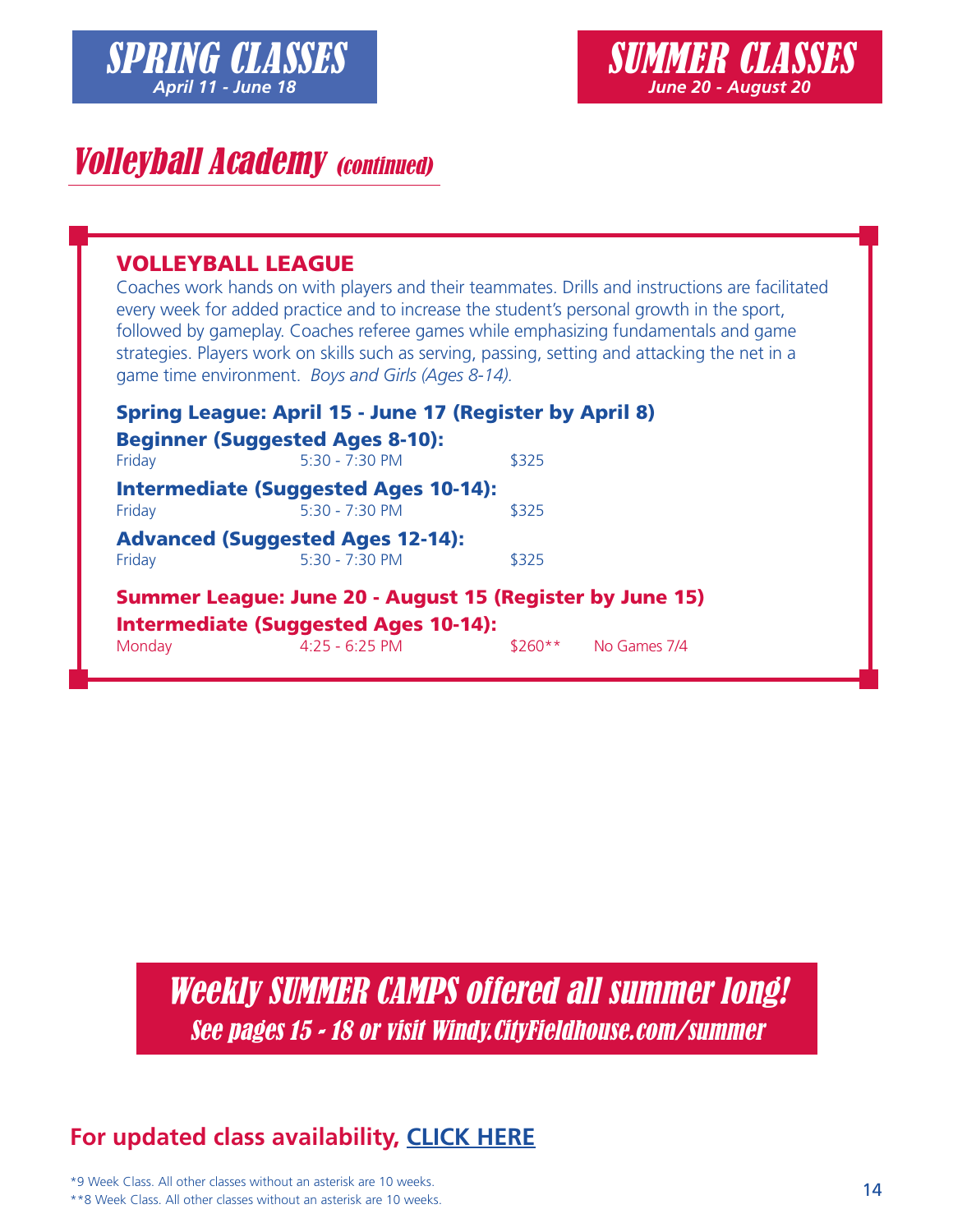## <span id="page-14-0"></span>"NO SCHOOL" SPORTS CAMPS (AGES 4-11)

Camps focus on a variety of sports including Football, Baseball, Kickball, Hockey and Basketball. Campers focus on skill development and fundamentals for each respective sport, followed by game play. Coaches concentrate on developing individual skill set while ensuring a fun and energetic atmosphere. Campers should bring a snack and a water bottle. *Boys and Girls (Ages 4-11).*

Spring Break Week 1 - March 7 - March 11 Sections 1 - 2 (Ages 4-11): 9:00 AM - 12:00 PM, 12:30 - 3:30 PM \$250 per section Spring Break Week 2 - April 11 - April 15 Sections 1 - 2 (Ages 4-11): 9:00 AM - 12:00 PM, 12:30 - 3:30 PM \$250 per section

**Note: Single day rates are available at \$60 per half day**

**New "NO SCHOOL" camps may be added throughout the session. Check the website or call for an updated list of dates. Don't see the day off camp you want, call for more information about setting up a new camp!**

## SUMMER CAMPS (AGES 3-14)

NERF-DODGEBALL BATTLE CAMP This camp features games from two of our most popular classes: Dodgeball and Nerf Elite Battle! All Nerf blasters, ammo and eye protection will be provided. Dodgeball uses super soft balls and safety is stressed during gameplay. New and innovative competitions are played each and every day, ensuring players continue to have fun and compete in a safe and engaging setting where anyone can have fun! *Boys and Girls (Ages 8-12).*



FLOOR HOCKEY SKILLS CAMP This camp is perfect for the hockey enthusiast looking to enjoy the game, or for hockey players wanting to have some fun. Hockey fundamentals as well as game strategy, teamwork, sportsmanship and safety are stressed each day. Participants are required to have the following equipment: hockey stick, helmet, shin guards & gloves. Games and skill competitions are played each day. Get ready to have fun playing one of Chicago's favorite sports in a fun, safe, and inviting environment! *Boys and Girls (Ages 8-12).* 

| Section 1: $Aug 1 - 5$       | 12:30 - 3:30 PM      | \$250 |
|------------------------------|----------------------|-------|
| Section 2: <b>Aug 8 - 12</b> | $9:00$ AM - 12:00 PM | \$250 |

#### **[For updated class availability,](https://www.windycityfieldhouse.com/fieldhouse-programs/youth-programs/camps/) CLICK HERE**





NEW

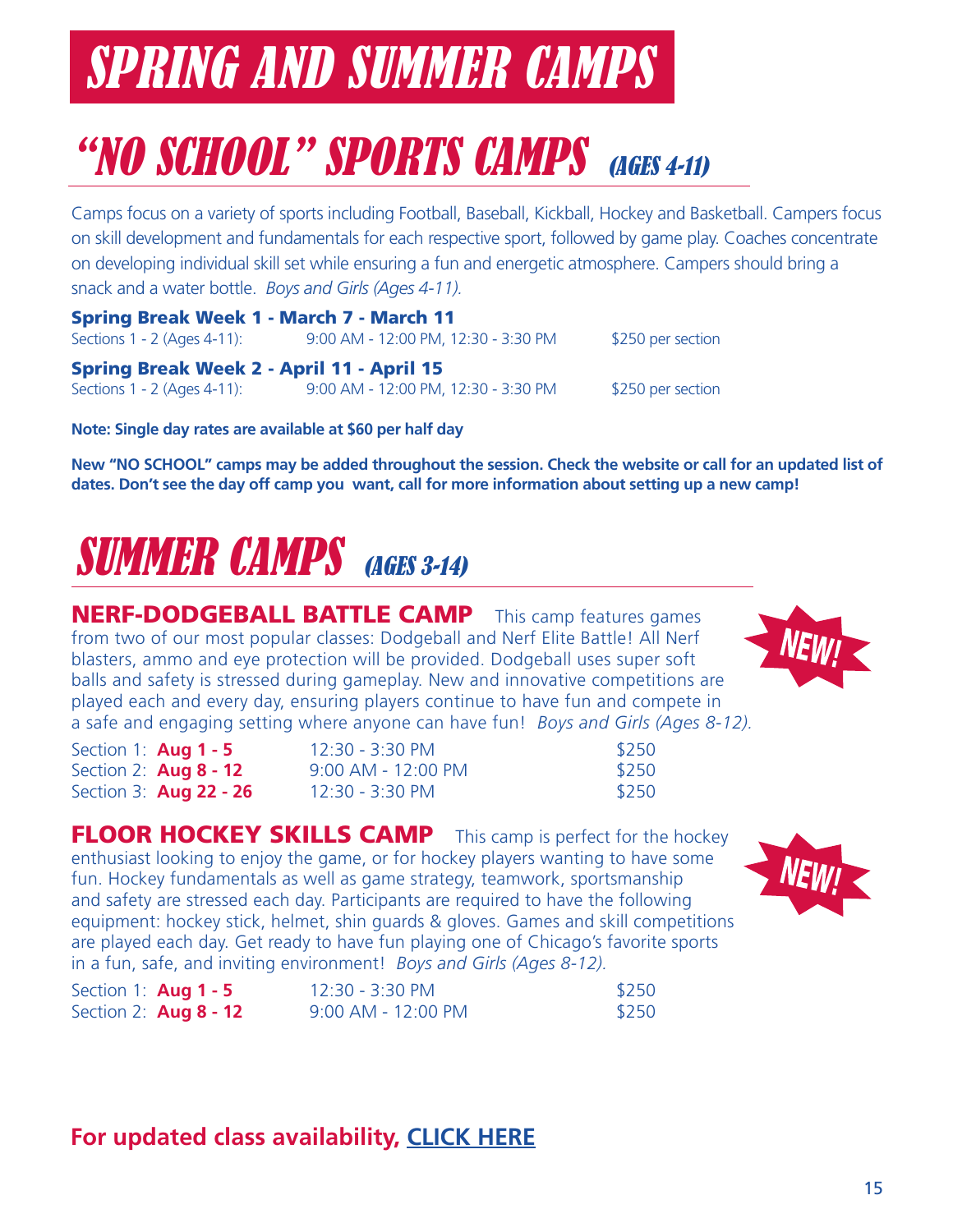## **Summer Camps (continued)**

LIL' DRIBBLERS BASKETBALL CAMP Using a lower basket, campers are introduced to the basics of basketball. Development of early skills such as proper ball-handling, passing and shooting are combined with the basic knowledge of the rules of the game and principles of teamwork and sportsmanship. *Boys and Girls (Ages 3-5).*

| Section 1: June 27 - July 1        | 9:00 AM - 12:00 PM   | \$250 |
|------------------------------------|----------------------|-------|
| Section 2: <b>July 5 - July 8*</b> | 9:00 AM - 12:00 PM   | \$200 |
| Section 3: <b>Aug 1 - 5</b>        | $9:00$ AM - 12:00 PM | \$250 |
| Section 4: $Aug 8 - 12$            | 12:30 - 3:30 PM      | \$250 |
| * No Camp on July 4                |                      |       |

**BASKETBALL SKILLS CAMP** This camp focuses on improving the basic skills of individual play and enhancing team play abilities. Dribbling, passing, rebounding and shooting along with individual and team defense are areas developed throughout the camp. Campers are divided into teaching groups based on age, size and ability. *Boys and Girls (Ages 6-13).* 

Sections 1 - 2: **June 27 - July 1** 9:00 AM - 12:00 PM, 12:30 - 3:30 PM \$250 per section Sections 3 - 4: **July 5 - 8\*** 9:00 AM - 12:00 PM, 12:30 - 3:30 PM \$200 per section Sections 5 - 6: **July 11 - 15** 9:00 AM - 12:00 PM, 12:30 - 3:30 PM \$250 per section Sections 7 - 8: **July 18 - 22** 9:00 AM - 12:00 PM, 12:30 - 3:30 PM \$250 per section Sections 9 - 10: **July 25 - 29** 9:00 AM - 12:00 PM, 12:30 - 3:30 PM \$250 per section Sections 11 - 12: **Aug 1 - 5** 9:00 AM - 12:00 PM, 12:30 - 3:30 PM \$250 per section Sections 13 - 14: **Aug 8 - 12** 9:00 AM - 12:00 PM, 12:30 - 3:30 PM \$250 per section Sections 15 - 16: **Aug 15 - 19** 9:00 AM - 12:00 PM, 12:30 - 3:30 PM \$250 per section Sections 17 - 18: **Aug 22 - 26** 9:00 AM - 12:00 PM, 12:30 - 3:30 PM \$250 per section **\* No Camp on July 4**

#### ELITE TRAINING BASKETBALL CAMP

This camp focuses on improving agility, footwork, endurance and conditioning for the more advanced player. Players practice advanced drills, compete in skills competitions and game play. Players receive a reversible jersey and basketball along with daily prizes and awards. *Boys and Girls (Ages 9-14).*

Section 1: **June 27 - July 1** 9:00 AM - 1:00 PM \$500 (\$120 per day) Section 2: **July 5 - 8\*** 9:00 AM - 1:00 PM \$400 (\$120 per day) Section 3: **July 18 - 22** 12:00 - 4:00 PM  $$500 ($120 per day)$ Section 4: **July 25 - 29** 12:00 - 4:00 PM  $$500 ($120 per day)$ Section 5: **Aug 1 - 5** 9:00 AM - 1:00 PM  $$500 ($120 per day)$ Section 6: **Aug 8 - 12** 9:00 AM - 1:00 PM \$500 (\$120 per day) Section 7: **Aug 15 - 19** 12:00 - 4:00 PM  $$500 ($120 per day)$ Section 8: **Aug 22 - 26** 12:00 - 4:00 PM  $$500 ($120 per day)$ **\* No Camp on July 4**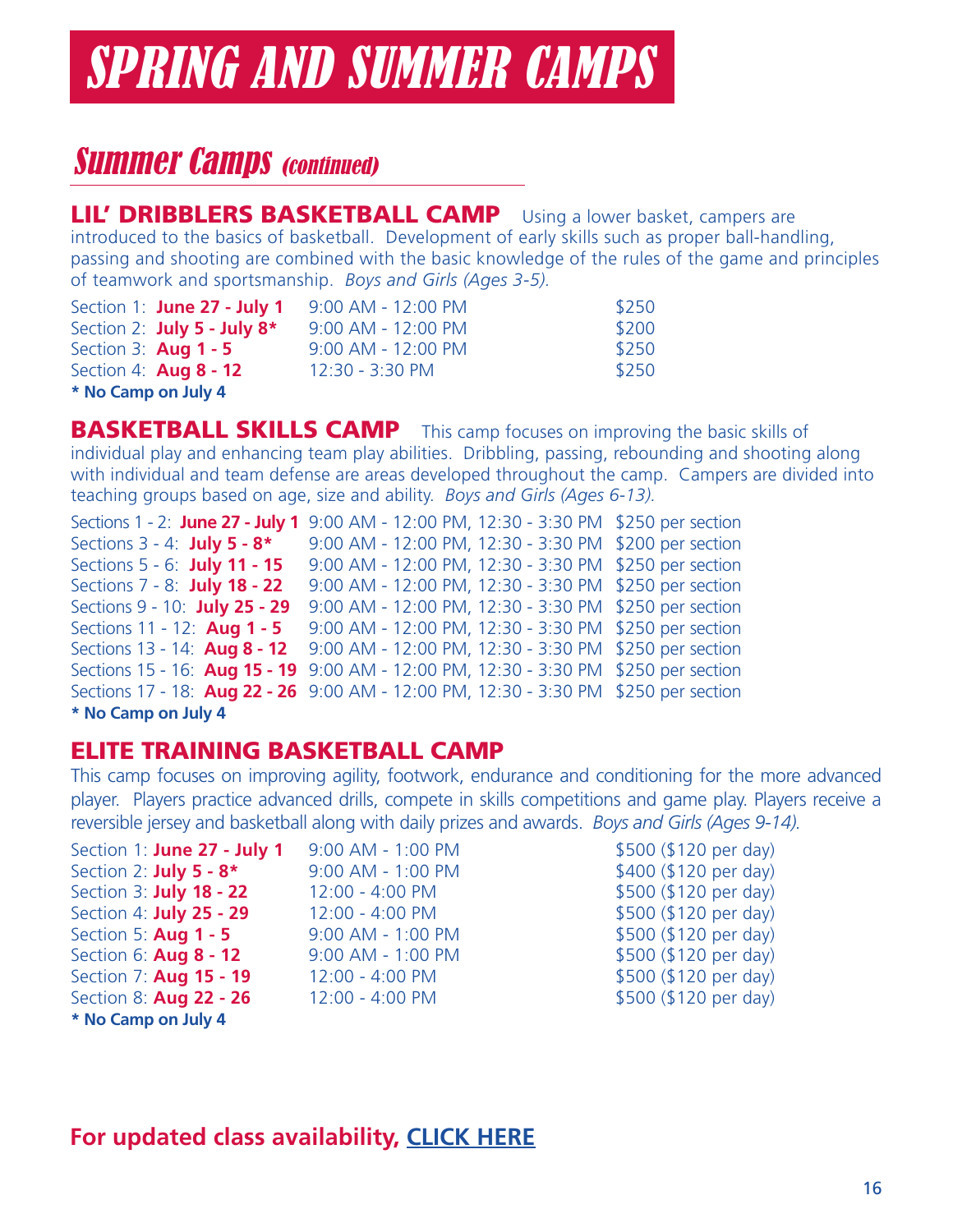## **Summer Camps (continued)**

**TINY TOTS SPORTS CAMP** Campers are introduced to sports such as Soccer, T-ball, Football, Kickball and other group games. The goal is to provide the opportunity for each child to develop motor skills and nurture his/her growth socially and emotionally through teamwork and good sportsmanship. *Boys and Girls (Ages 3-5).*

| Sections 1 - 2: June 20 - 24         | 9:00 AM - 12:00 PM, 12:30 - 3:30 PM | \$250 per section |
|--------------------------------------|-------------------------------------|-------------------|
| Sections 3 - 4: June 27 - July 1     | 9:00 AM - 12:00 PM, 12:30 - 3:30 PM | \$250 per section |
| Sections 5 - 6: July 5 - 8*          | 9:00 AM - 12:00 PM, 12:30 - 3:30 PM | \$200 per section |
| Section 7: <b>July 11 - 15</b>       | 9:00 AM - 12:00 PM                  | \$250             |
| Section 8: <b>July 18 - 22</b>       | 12:30 - 3:30 PM                     | \$250             |
| Section 9: <b>July 25 - 29</b>       | 9:00 AM - 12:00 PM                  | \$250             |
| Sections 10 - 11: Aug 1 - 5          | 9:00 AM - 12:00 PM, 12:30 - 3:30 PM | \$250 per section |
| Sections 12 - 13: Aug 8 - 12         | 9:00 AM - 12:00 PM, 12:30 - 3:30 PM | \$250 per section |
| Sections 14 - 15: Aug 15 - 19        | 9:00 AM - 12:00 PM, 12:30 - 3:30 PM | \$250 per section |
| Sections 16 - 17: <b>Aug 22 - 26</b> | 9:00 AM - 12:00 PM, 12:30 - 3:30 PM | \$250 per section |
| * No Camp on July 4                  |                                     |                   |

**SUMMER SPORTS CAMP** The camp features a variety of sports including Soccer, Baseball, Volleyball, Basketball, Tennis, Floor Hockey and more. In addition, a wide range of group games are played. Instruction focuses on basic fundamentals and good sportsmanship. *Boys and Girls (Ages 6-13).*

| 9:00 AM - 12:00 PM, 12:30 - 3:30 PM | \$250 per section |
|-------------------------------------|-------------------|
| 9:00 AM - 12:00 PM, 12:30 - 3:30 PM | \$250 per section |
| 9:00 AM - 12:00 PM, 12:30 - 3:30 PM | \$200 per section |
| 9:00 AM - 12:00 PM, 12:30 - 3:30 PM | \$250 per section |
| 9:00 AM - 12:00 PM, 12:30 - 3:30 PM | \$250 per section |
| 9:00 AM - 12:00 PM, 12:30 - 3:30 PM | \$250 per section |
| 9:00 AM - 12:00 PM, 12:30 - 3:30 PM | \$250 per section |
| 9:00 AM - 12:00 PM, 12:30 - 3:30 PM | \$250 per section |
| 9:00 AM - 12:00 PM, 12:30 - 3:30 PM | \$250 per section |
| 9:00 AM - 12:00 PM, 12:30 - 3:30 PM | \$250 per section |
|                                     |                   |

**\* No Camp on July 4**

*NOTE: CAMPS MAY BE COMBINED AT COACH'S DISCRETION AND BASED ON ENROLLMENT. DUE TO SINGLE DAY ENROLLMENT, FULL WEEK MAY BE UNAVAILABLE IF ENROLLMENT MINIMUMS ARE NOT MET. ALL DAY CAMP OPTIONS AVAILABLE BY SIGNING UP FOR BOTH MORNING AND AFTERNOON SESSIONS. SUPERVISION BETWEEN CAMPS AT NO ADDITIONAL FEE. PLEASE BRING LUNCH AND DRINK. SINGLE DAY RATES ARE AVAILABLE FOR ALL CAMPS AT \$60 PER SESSION. MULTI-WEEK DISCOUNTS ARE AVAILABLE FOR SUMMER CAMPS IF SIGNED UP FOR 5 OR MORE WEEKS. ALL CLASS AND CAMP TIMES ARE SUBJECT TO CHANGE. NO REFUNDS. NO MAKE-UP CLASSES OR REFUNDS OFFERED FOR MISSED CLASSES. CALL WCF FOR MORE DETAILS.*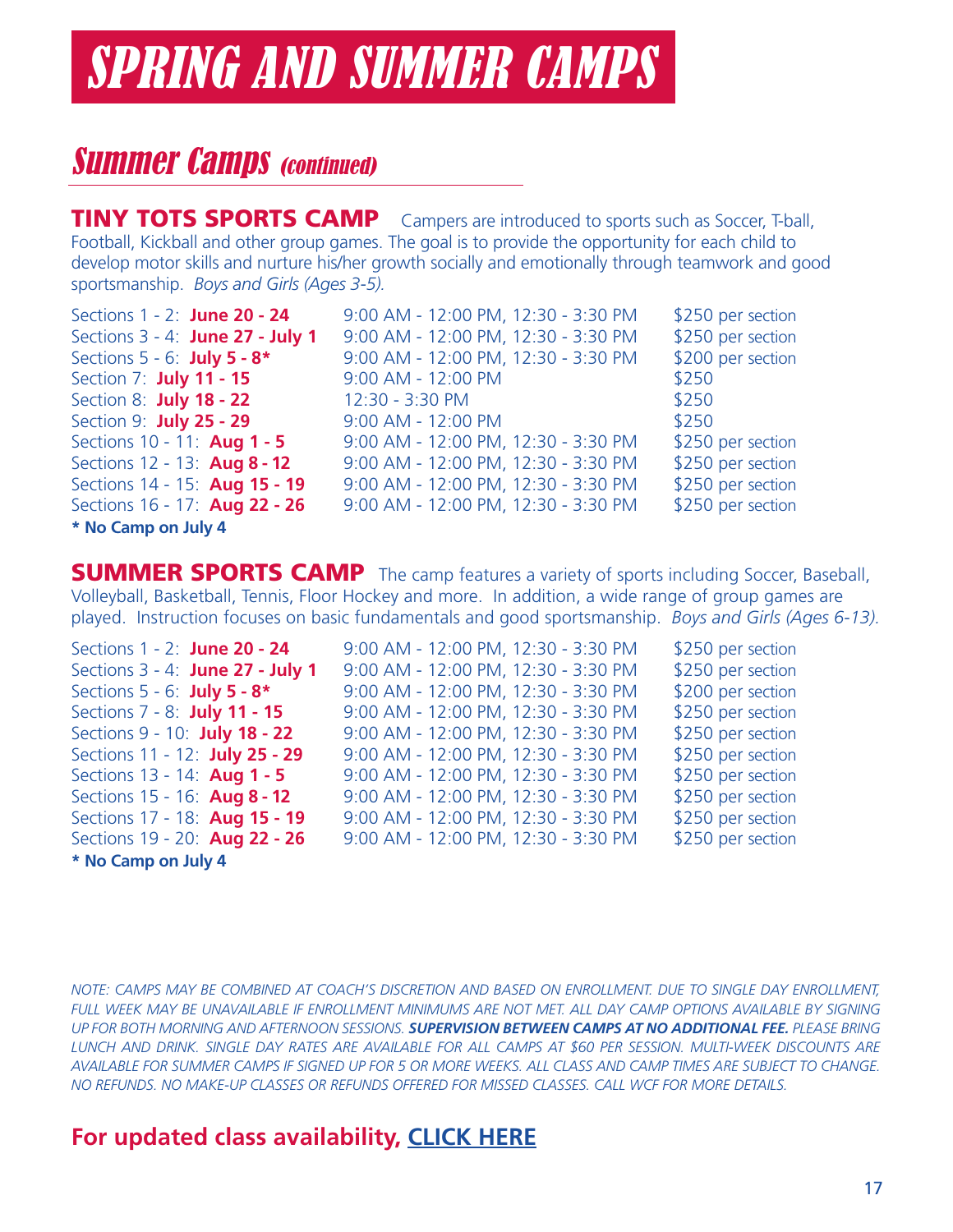## **Summer Camps (continued)**

VOLLEYBALL SKILLS CAMP This camp teaches basic and intermediate skills of volleyball including techniques and game strategies. Participants have the opportunity to learn and play each position. Proper setting, bumping and serving techniques are stressed. *Boys and Girls (Ages 10-14).*

| Section 1: June 27 - July 1    | 12:30 - 3:30 PM    | \$250 |
|--------------------------------|--------------------|-------|
| Section 2: July 5 - 8*         | 12:30 - 3:30 PM    | \$200 |
| Section 3: <b>July 11 - 15</b> | 12:30 - 3:30 PM    | \$250 |
| Section 4: <b>July 18 - 22</b> | 9:00 AM - 12:00 PM | \$250 |
| Section 5: <b>July 25 - 29</b> | 9:00 AM - 12:00 PM | \$250 |
| Section 6: Aug 1 - 5           | 9:00 AM - 12:00 PM | \$250 |
| Section 7: Aug 8 - 12          | 9:00 AM - 12:00 PM | \$250 |
| Section 8: Aug 15 - 19         | 12:30 - 3:30 PM    | \$250 |
| Section 9: Aug 22 - 26         | 9:00 AM - 12:00 PM | \$250 |
| * No Camp on July 4            |                    |       |



Call and ask for details about setting up a new class, camp or section.

WCSA coaches are also available for PRIVATE LESSONS!

For more information call 773-486-7423.

*NOTE: CAMPS MAY BE COMBINED AT COACH'S DISCRETION AND BASED ON ENROLLMENT. DUE TO SINGLE DAY ENROLLMENT, FULL WEEK MAY BE UNAVAILABLE IF ENROLLMENT MINIMUMS ARE NOT MET. ALL DAY CAMP OPTIONS AVAILABLE BY SIGNING UP FOR BOTH MORNING AND AFTERNOON SESSIONS. SUPERVISION BETWEEN CAMPS AT NO ADDITIONAL FEE. PLEASE BRING LUNCH AND DRINK. SINGLE DAY RATES ARE AVAILABLE FOR ALL CAMPS AT \$60 PER SESSION. MULTI-WEEK DISCOUNTS ARE AVAILABLE FOR SUMMER CAMPS IF SIGNED UP FOR 5 OR MORE WEEKS. ALL CLASS AND CAMP TIMES ARE SUBJECT TO CHANGE. NO REFUNDS. NO MAKE-UP CLASSES OR REFUNDS OFFERED FOR MISSED CLASSES. CALL WCF FOR MORE DETAILS.*